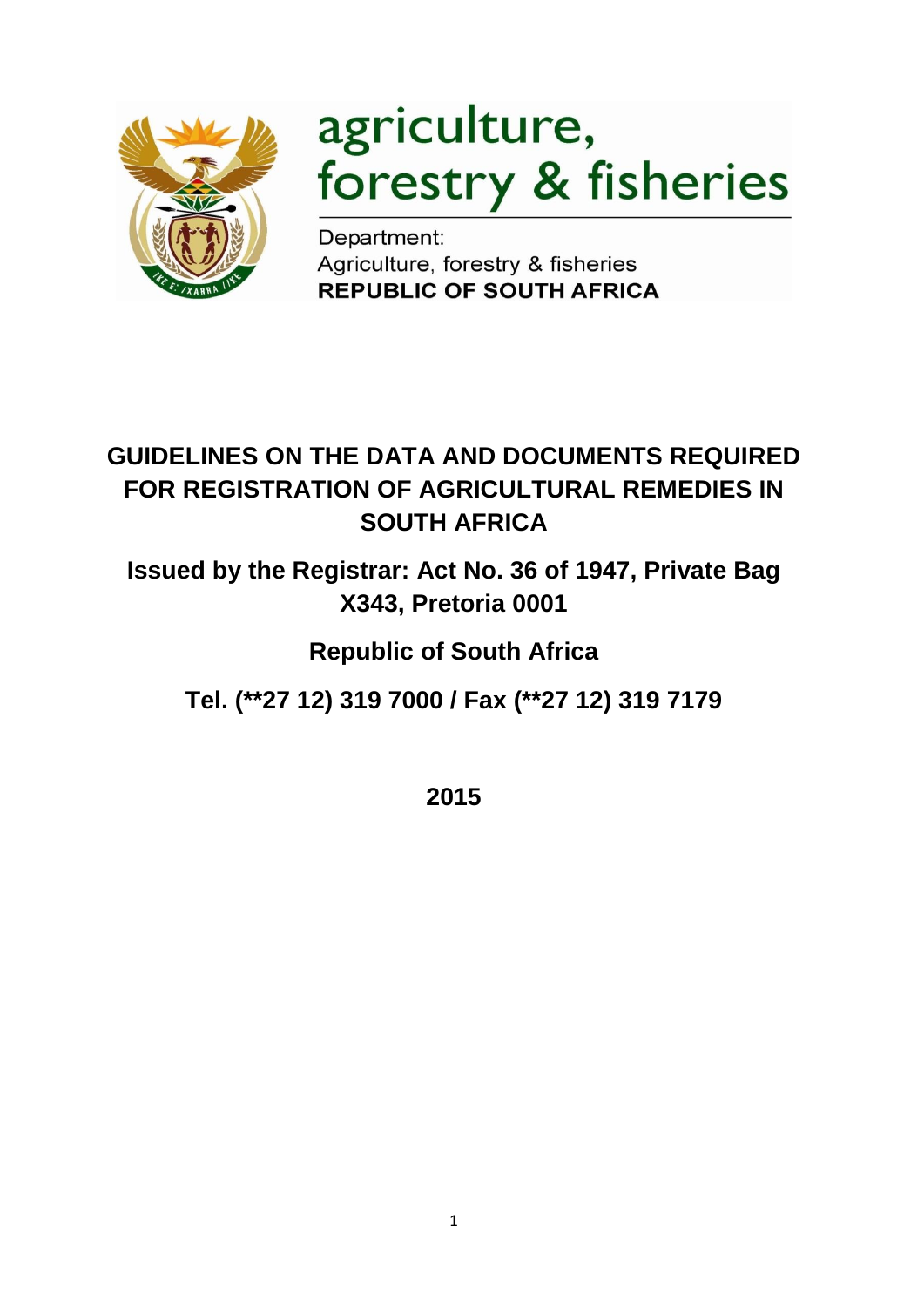| <b>CONTENTS</b><br>Page |                                                                                     |  |  |
|-------------------------|-------------------------------------------------------------------------------------|--|--|
| 1.                      |                                                                                     |  |  |
| 2.                      | 2.1<br>2.2<br>2.3<br>2.4<br>2.5<br>2.6                                              |  |  |
| 3                       | 3.1<br>3.2<br>3.3<br>3.4<br>3.5<br>3.6<br>3.7<br>3.8<br>3.9<br>3.10<br>3.11<br>3.12 |  |  |
| 4                       | 4.1<br>4.2                                                                          |  |  |
| 5                       |                                                                                     |  |  |

| APPENDIX 1: General Guidelines for the testing of Agricultural Remedies for Biological Efficacy, |  |
|--------------------------------------------------------------------------------------------------|--|
|                                                                                                  |  |
|                                                                                                  |  |
| APPENDIX 4: Generic compounds exempt from the submission of experimental data 21                 |  |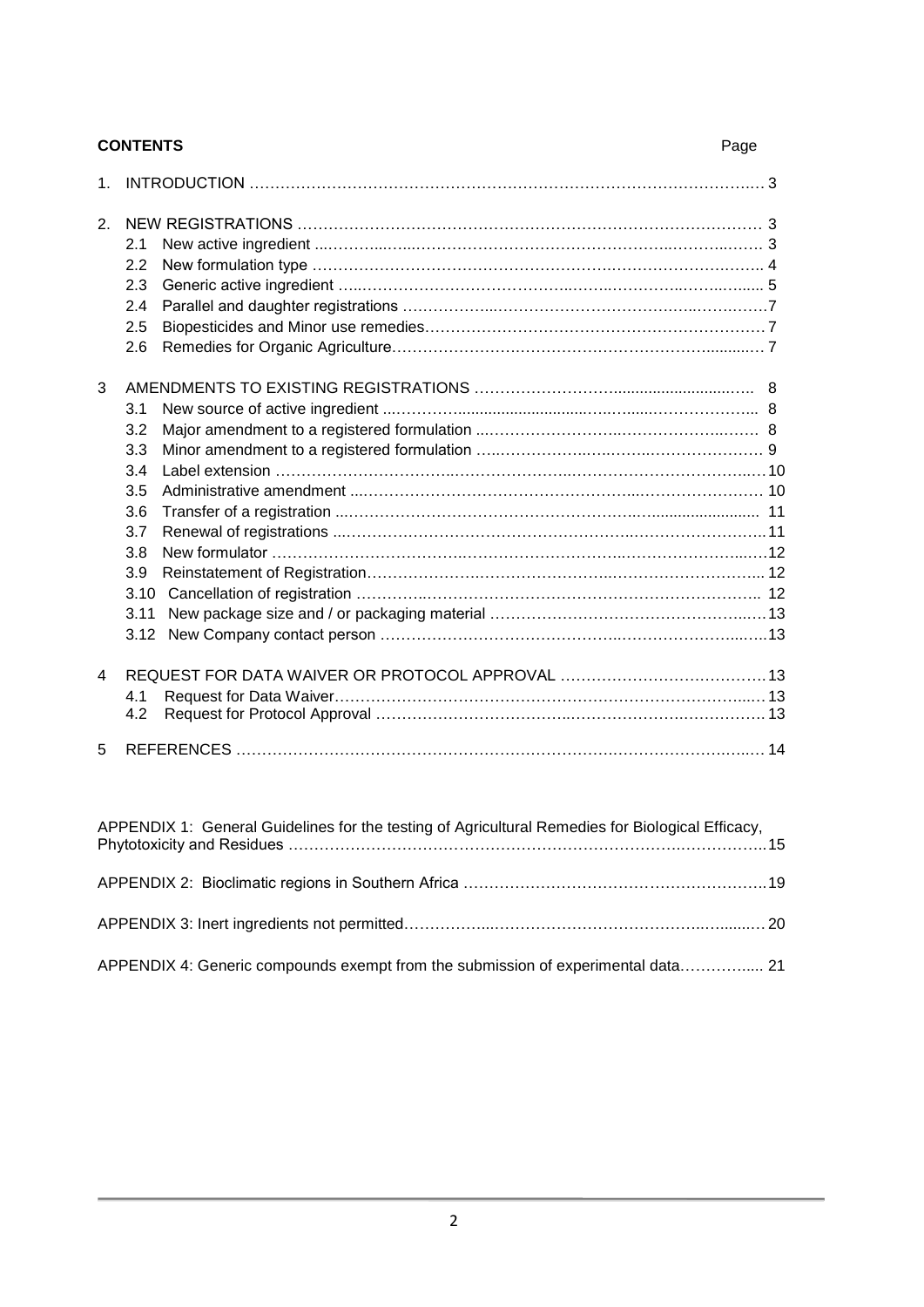# **1. INTRODUCTION**

The purpose of this document is to outline the data and documentation required by the Registrar of Act No. 36 of 1947 in connection with the registration of agricultural remedies. The requirements differ according to the type of registration that is being sought. Information normally required for the different categories of registration is set out in this document; however, the Act makes provision for the Registrar to call for any further information in order to determine whether a remedy is acceptable in the context of public interest, suitability and biological efficacy. It is important that only data with a direct bearing on the registration application are presented.

NOTE: If any of the data or documents called for in the paragraphs that follow are deemed by the applicant to be unnecessary or irrelevant, good scientific argument supporting this view should be presented in an application for a waiver of the requirement for such data or documentation. The application for waiver should be submitted before any tests/trials/studies are conducted and prior to the registration application being submitted to the office of the Registrar.

This document supersedes the Agricultural Remedies Registration Procedure Policy Document November 2000 (1) and all other similar documents that were previously published. This document must be read in conjunction with all other relevant guidelines related to pesticide registration requirements under Act No 36 of 1947. This document is effective as from the 1 $^{\text{st}}$  June 2015.

# **2. NEW REGISTRATIONS**

## **2.1 New Active Ingredient**

This section applies to the registration of an agricultural remedy containing an active ingredient that has not yet been approved for use in South Africa. The following are required:

- 2.1.1. Proof of payment of the prescribed application fee.
- 2.1.2. A covering letter outlining the purpose of the application.
- 2.1.3. Three copies of the "Application for the Registration of an Agricultural Remedy" form, obtainable from the DAFF website **www.daff.gov.za** fully completed. This must include all relevant information listed in the Active Ingredient Dossier Index (List I) and the Formulated Product Dossier Index (List II) of which one copy of each must be submitted.
- 2.1.4. Reports and summary on the pharmacology, toxicology and environmental impact studies of the active ingredient and its metabolites and/or degradation products according to OECD guidelines (2). These reports can be submitted on a compact disc (CD/DVD). If a remedy containing a new active ingredient is already registered by one or more of the registration authorities of the USA, EU, UK, Japan or Australia, toxicological risk assessment reports from the registration authorities concerned, together with a toxicological risk assessment, by an independent and accredited toxicologist, can be submitted in support of a provisional registration.
- 2.1.5. Reports and summary on formulation toxicity according to OECD guidelines (2). These reports can be submitted on a compact disc (CD/DVD).
- 2.1.6. Reports and summary on the Physical properties and Storage stability of the formulated product. Applicants should consult both (a) the most recent edition of the "Manual on Development and use of FAO and WHO Specifications for Pesticides" (3), obtainable on the internet at http://whqlibdoc.who.int/publications/2006/9251048576\_eng\_update3.pdf and (b) the FAO Specification for Agricultural Pesticides (4) for the active ingredient. Details can be found on the internet at http://www.fao.org/agriculture/crops/thematicsitemap/theme/pests/lpe/lpe-b/en/.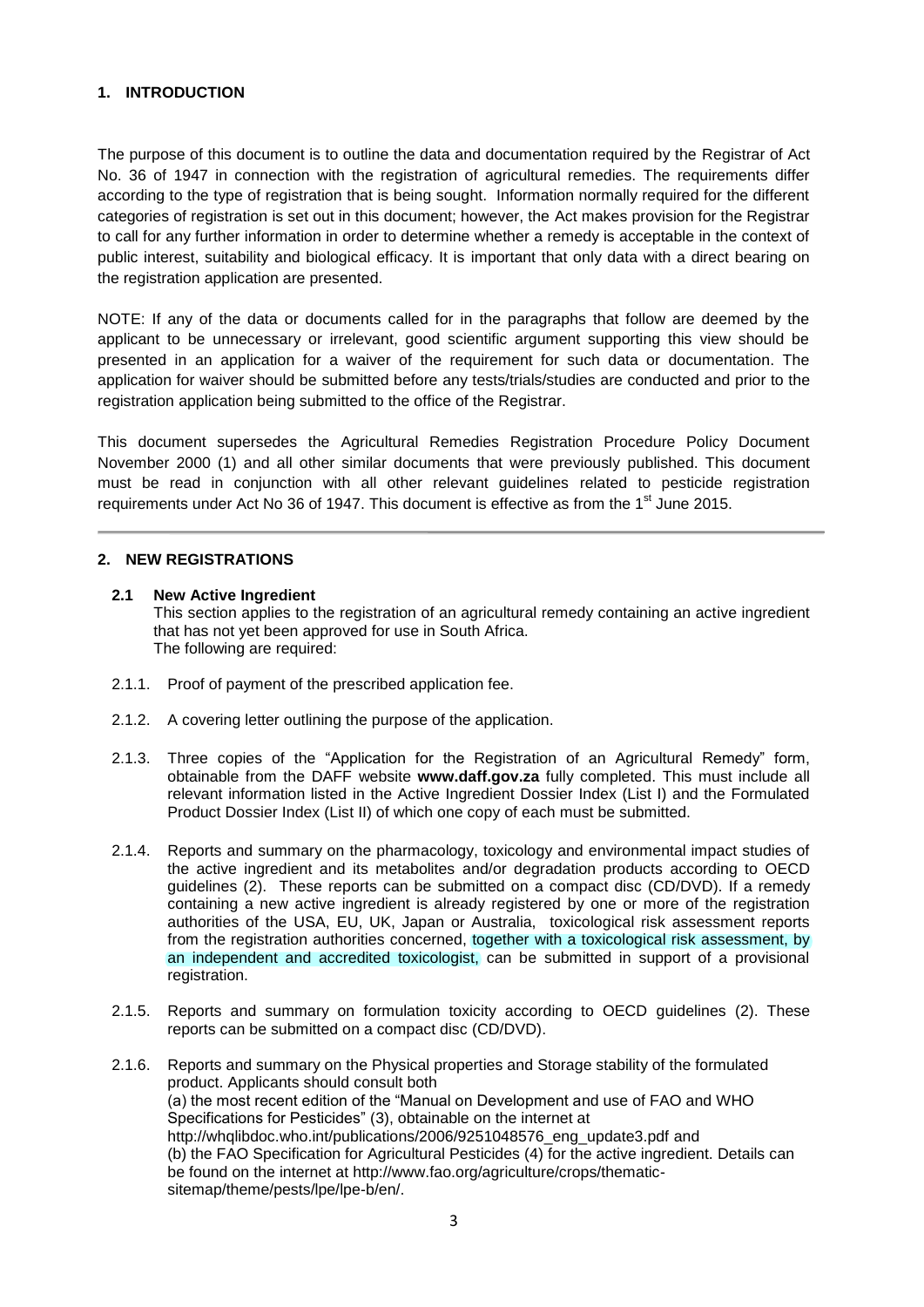Tests listed for the formulation type in either (a) or (b) above, whichever is the more recent, must be submitted. Should an applicant wish to apply for an extended shelf life for a product, this must be done according to the above-mentioned Manual, as well as the Croplife, 2009 Technical Monograph No 17: "Guidelines for specifying the shelf life of Plant Protection Products" (5).

- 2.1.7. Three copies of the proposed label. The label has to conform to the "Regulations relating to Agricultural Remedies" (Gov. Gaz. No 29225, 2006) (6) and the requirements of the "Guidelines for the RSA Classification Code of Agricultural and Stock Remedies and Associated Labelling Practices" (7). Where the remedy will also be marketed in a small pack for the home-garden market the proposed home-garden label should also be submitted. Refer to SANS Code 1268: "Labelling Practices for Agricultural Remedies and Fertilizers registered for Home and Home Garden Sector" issued by SABS, 22 November, 2013 (8).
- 2.1.8 Experimental data, plus a summary of the data, on the biological efficacy and, if specified in the relevant guidelines, phytotoxicity on the commodity or commodities concerned. Trials must have been conducted in important production areas of the crop(s) concerned in any SADC country, with at least two thirds of these being in South Africa. The trial localities chosen should represent a range of conditions including different bioclimatic regions, climate/weather, cultivars, agricultural practices and soil characteristics. See Appendix 1 for further details.
- 2.1.9 Residue data from relevant production areas as per the Agricultural Remedies Residue Trial and Data Requirements Document (9).
- 2.1.10 For fungicides applied in wine grapes, fermentation studies as specified in the relevant guidelines.
- 2.1.11 In case of tobacco, smoking studies for pesticides and fungicides specified in the "TISA Research Committee Protocol on Flue-cured Tobacco Smoke Trials" (10).
- 2.1.12 International or local bee toxicity studies for the formulated product as specified in the relevant guidelines.
- 2.1.13 A Safety Data Sheet for the formulated product, including the contact details of the company responsible for the product in South Africa.

## **2.2 New formulation type**

This section applies to the registration of an agricultural remedy where the source of the active ingredient is identical to that of a registered product, but the type of formulation, (e.g., EC, FS, SC, SL, WP, etc.) differs from that of the registered product. The following are required:

- 2.2.1 Proof of payment of the prescribed application fee.
- 2.2.2 A covering letter outlining the purpose of the application.
- 2.2.3 Three copies of the "Application for the Registration of an Agricultural Remedy" form, obtainable from the DAFF website **www.daff.gov.za** fully completed and including; (a) one copy of the Active Ingredient Dossier Index (List I), completed, but without the supporting documentation/Annexures if these were submitted previously and (b) one copy of all relevant information listed in the Formulated Product Dossier Index (List II) together with the supporting studies.
- 2.2.4 A letter from the formulator stating that the applicant will be supplied with the formulated product containing the technical material.
- 2.2.5 Formulation toxicity information. For all formulation types, it is required that formulation toxicity data, generated according to OECD Guidelines (2), be submitted for hazard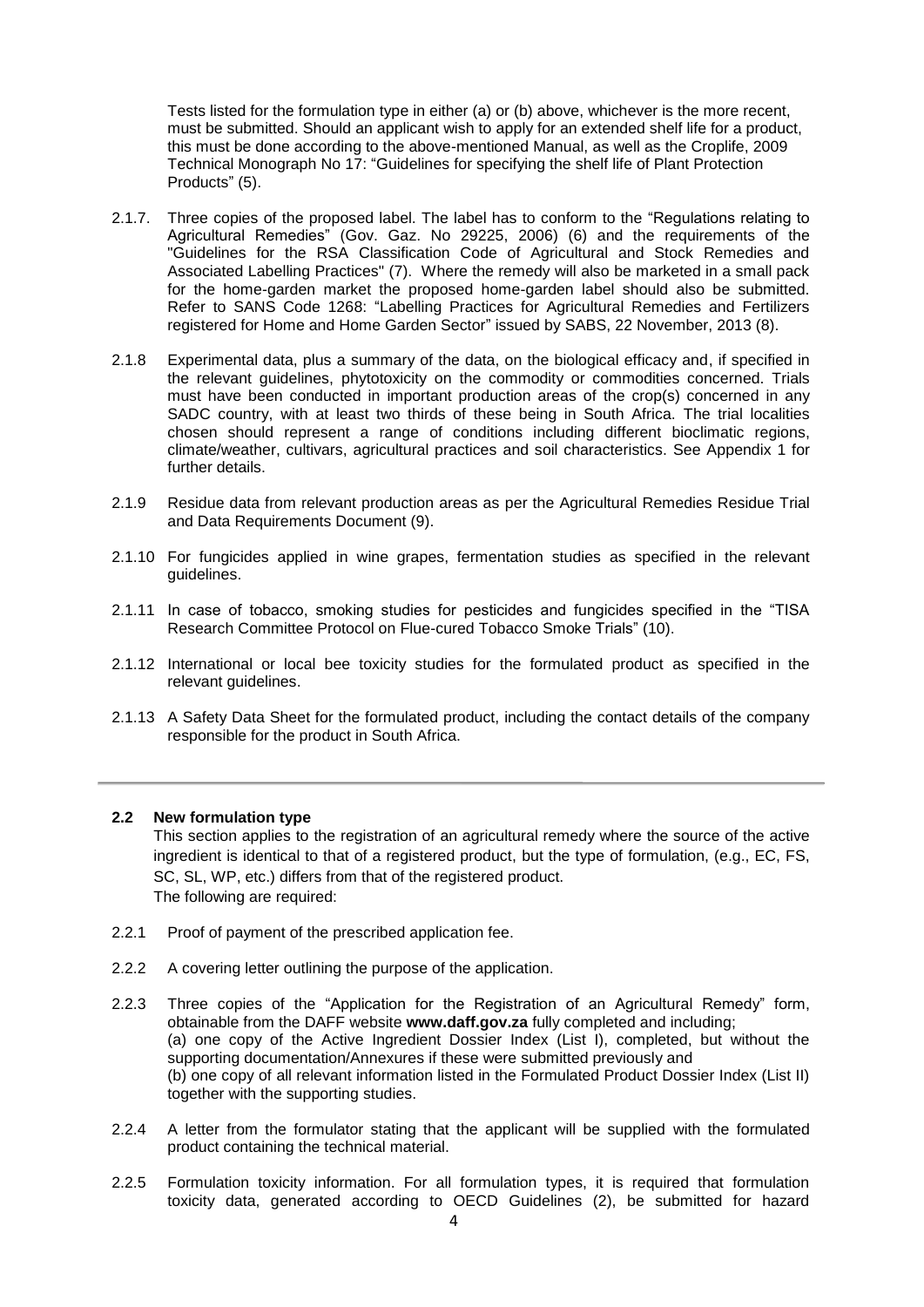classification (11), or, if test data on formulation toxicity are not available, formulation toxicity can be calculated from the toxicity of the a.i./s and all relevant inert ingredients, using the GHS Acute Toxicity Estimate Procedure for Classification and Labelling of Chemicals (12). The actual calculation must be submitted. These calculations maybe subject to further discussion.

- 2.2.6 Reports and summary on the Physical properties and Storage stability of the formulated product – as for 2.1.6 above.
- 2.2.7 Three copies of the proposed label as for 2.1.7 above.
- 2.2.8 Experimental data, plus a summary of the data, on the biological efficacy and, if specified in the relevant guidelines, phytotoxicity on the commodity or commodities concerned. Trials must have been conducted in important production areas of the crop(s) concerned in any SADC country, with at least two thirds of these being in South Africa. The trial localities chosen should represent a variety of conditions including different bioclimatic regions, climate/weather, cultivars, agricultural practices and soil characteristics. The phytotoxicity data should have been generated on known sensitive cultivars in which the candidate remedy was compared to a similar remedy on a commodity or commodities on which it is used extensively. Referring to the approved end uses on the label of the registered reference product, trials will have to be undertaken on one third of those end uses intended for inclusion on the label of the new formulation. By "one third of those end uses" is meant one third of the crops/pests/weeds to be listed on the label." See Appendix 1 for further details. NOTE: In the case of changes in physical form, e.g. water soluble tablets, granules and powders where the ingredients remain the same (same loading or composition) and agricultural practices/usage pattern are the same, the experimental data requirements are the same as for minor formulation amendments (Refer section 3.3 and Appendix 1).
- 2.2.9 Residue data from relevant production areas as per the Agricultural Remedies Residue Trial and Data Requirements Document (9).
- 2.2.10 For fungicides applied in wine grapes, fermentation studies as specified in the relevant guidelines.
- 2.2.11 In case of tobacco, smoking studies for pesticides specified in the "TISA Research Committee Protocol on Flue-cured Tobacco Smoke Trials" (10).
- 2.2.12 International or local bee toxicity studies for the formulated product as specified in the relevant guidelines.
- 2.2.13 A Safety Data Sheet for the formulated product, including the contact details of the company responsible for the product in South Africa.

# **2.3 Generic active ingredient**

This section applies to the registration of an agricultural remedy containing a generic active ingredient from a source other than that of a registered product. The following are required:

- 2.3.1 Proof of payment of the prescribed application fee.
- 2.3.2 A covering letter outlining the purpose of the application.
- 2.3.3 Three copies of the "Application for the Registration of an Agricultural Remedy" form, obtainable from the DAFF website **www.daff.gov.za** fully completed. This must include one copy of all relevant information listed in the Active Ingredient Dossier Index (List I) and the Formulated Product Dossier Index (List II) together with the supporting studies.
- 2.3.4 A letter from the manufacturer of the technical material stating that the applicant will be supplied with the technical material.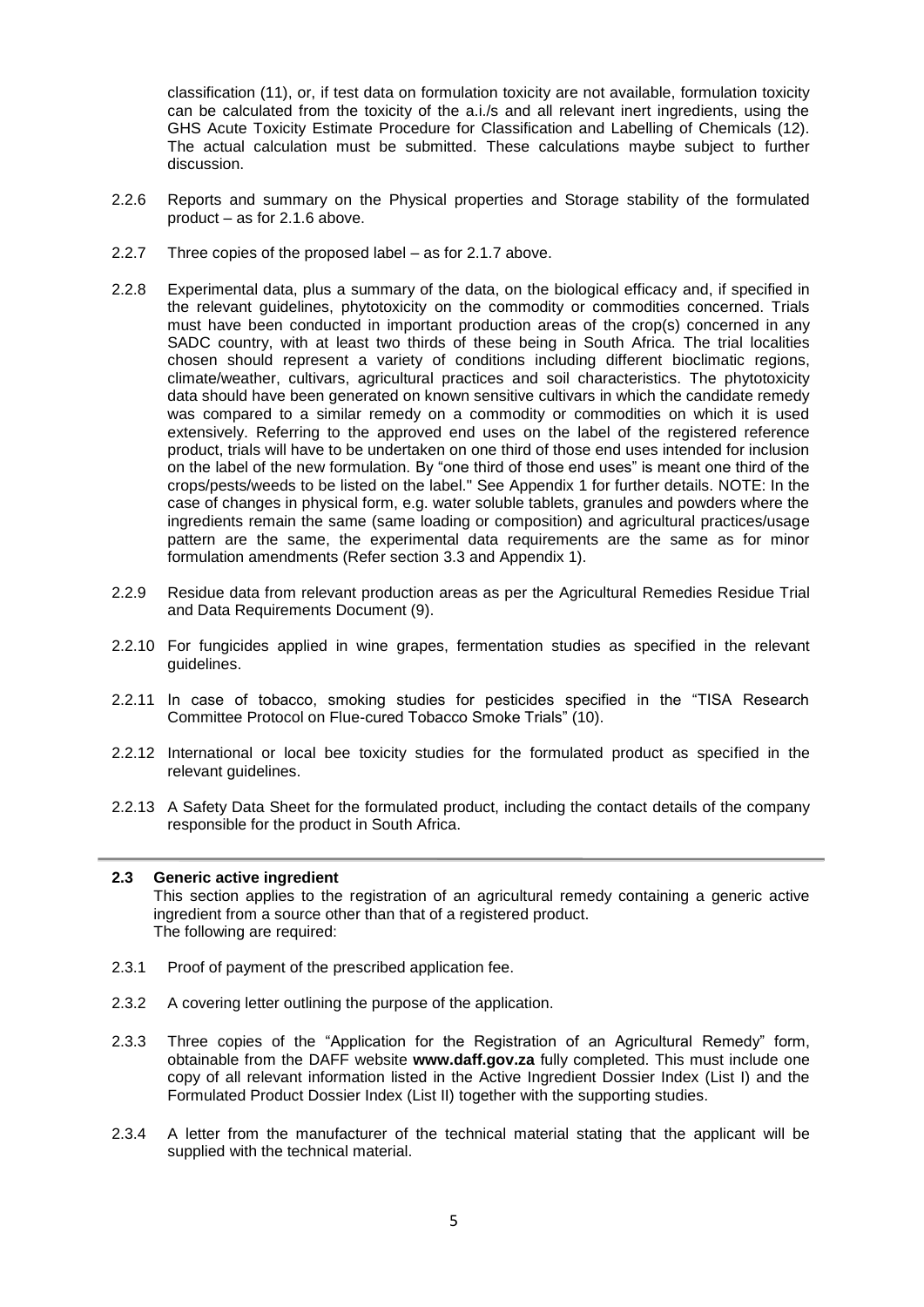- 2.3.5 A letter from the formulator stating that the applicant will be supplied with the formulated product containing the technical material.
- 2.3.6 Full details on the manufacture, identity and purity of the Technical Grade Active Ingredient (TGAI) and the identity and quantities of its impurities, as specified in the "Guidelines on Equivalence of Agricultural Remedies (Pesticides)" (13) issued by the Registrar, Act No. 36 of 1947. The above information must be substantiated by an analytical report on five different production batches of the TGAI by an ISO 17025 accredited, or certified GLP compliant laboratory. As from a date to be announced by the Registrar, Act No. 36 of 1947, only 5 batch analysis reports complying with the OECD principles on GLP will be accepted.

The Technical Grade Active Ingredient must conform to internationally recognised specifications or standards, if available e.g., FAO specifications (4), Australian Pesticides and Veterinary medicines Authority standards http://www.apvma.gov.au/products/constituents/standards/index.php) (14) or the European Union listed standards in the EU Pesticides Database http://ec.europa.eu/sanco\_pesticides/public/index.cfm (15).

If the results of the 5-batch analysis are inconclusive (i.e., the Registrar is unable to make a clear decision on chemical equivalence) he will request results of a test for mutagenicity (Ames test), done by a laboratory complying with the OECD principles on GLP.

In the case of a substance where the active ingredient does not have a known minimum percentage purity, a certificate of analysis from an ISO 17025 or GLP accredited laboratory will be accepted in place of a 5-Batch analysis. Some examples of products that fall into this category include a number of adjuvants, plant growth regulators, plant/botanical extracts, swimming pool products and biological remedies. Consult the Registrar's Technical Advisers for guidance in this regard.

- 2.3.7 Formulation toxicity information as for 2.2.5 above.
- 2.3.8 Reports and summary on the Physical properties and Storage stability of the formulated product as - for 2.1.6 above.
- 2.3.9 Three copies of the proposed label as for 2.1.7 above.
- 2.3.10 Experimental data, plus a summary of the data, on the biological efficacy and, if specified in the relevant guidelines, phytotoxicity on the commodity or commodities concerned as specified in Section 2.2.8. Refer to Appendix 4 for a list of generic active ingredients for which experimental data need not be submitted.
- 2.3.11 Residue data from relevant production areas as per the Agricultural Remedies Residue Trial and Data Requirements Document (9).
- 2.3.12 For fungicides applied in wine grapes, fermentation studies as specified in the relevant guidelines.
- 2.3.13 In case of tobacco, smoking studies for pesticides will be required as specified in the "TISA Research Committee Protocol on Flue-cured Tobacco Smoke Trials". Consult the TISA in case of uncertainty (10).
- 2.3.14 International or local bee toxicity studies for the formulated product as specified in the relevant guidelines.
- 2.3.15 A Safety Data Sheet for the formulated product, including the contact details of the company responsible for the product in South Africa.

## **2.4 Parallel and Daughter Registrations**

This section applies to the registration of an agricultural remedy that is identical to a registered remedy, i.e., a particular remedy will be marketed under more than one trade name, each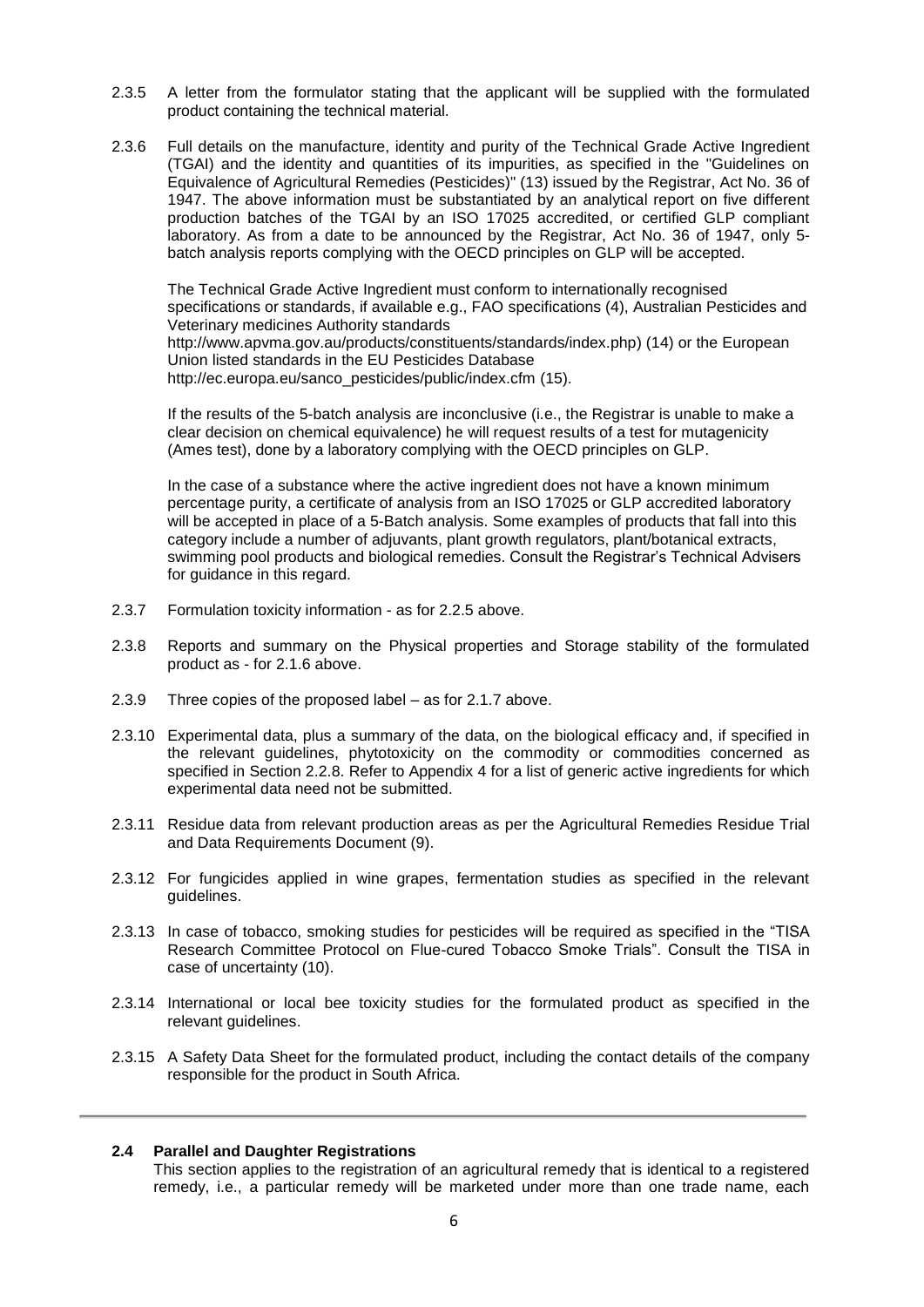having its own registration number. A parallel registration would be in the name of the same company that holds the original registration, whereas a daughter registration would be in the name of a different company. The following are required:

- 2.4.1 Proof of payment of the prescribed application fee.
- 2.4.2 A covering letter outlining the purpose of the application.
- 2.4.3 In the case of a daughter registration, the legal agreement signed by both parties, in which the holder of the primary registration grants permission for the formulation concerned to be registered in the name of the applicant.
- 2.4.4 Three copies of the "Application for the Registration of an Agricultural Remedy" form, obtainable from the DAFF website **www.daff.gov.za** fully completed, but excluding the information listed in the Active Ingredient Dossier Index (List I) and the Formulated Product Dossier Index (List II).
- 2.4.5 Three copies of the proposed label as for 2.1.7 above.
- 2.4.6 A Safety Data Sheet for the formulated product, including the contact details of the company responsible for the product in South Africa.

## **2.5 Biopesticides and "Minor use" remedies**

This section applies to the registration of Biopesticides and other agricultural remedies of biological origin as well as remedies for "Minor uses" or to be used on "Minor Crops".

The data and documentation required for these are essentially the same as for conventional Agricultural Remedies. For more information on the test data and trial work that are needed for products of this type, refer to their specific registration guidelines (16, 19, 20).

### **2.6 Remedies For Organic Agriculture**

This section applies to the registration of an agricultural remedy that is intended for use only in Organic Agriculture.

In most cases, these remedies have different properties from conventional chemical products, consequently separate guidelines have been, or are being prepared in connection with their registration.

The following are required: For other requirements, refer also to: "Guidelines for the registration of allowed inputs for organic agriculture" (17).

- 2.6.1 Proof of payment of the prescribed application fee.
- 2.6.2 A covering letter outlining the purpose of the application.
- 2.6.3 Three copies of the "Application for the Registration of an Agricultural Remedy" form, obtainable from the DAFF website **www.daff.gov.za**, fully completed. This must include one copy of all relevant information listed in the Active Ingredient Dossier Index (List I) and the Formulated Product Dossier Index (List II) If any particular section of the Active Ingredient Dossier Index (List I) data requirements is not considered relevant to a particular remedy, the applicant should provide a reason for its exclusion.
- 2.6.4 A letter from the formulator stating that the applicant will be supplied with the formulated product containing the technical material.
- 2.6.5 Full details on the identity and purity of the technical material and quantities of impurities present in the technical material, supported by a certificate of analysis.
- 2.6.6 For products containing a new active ingredient, refer to Section 2.1.4 above.
- 2.6.7 Formulation toxicity information as for 2.2.5 above.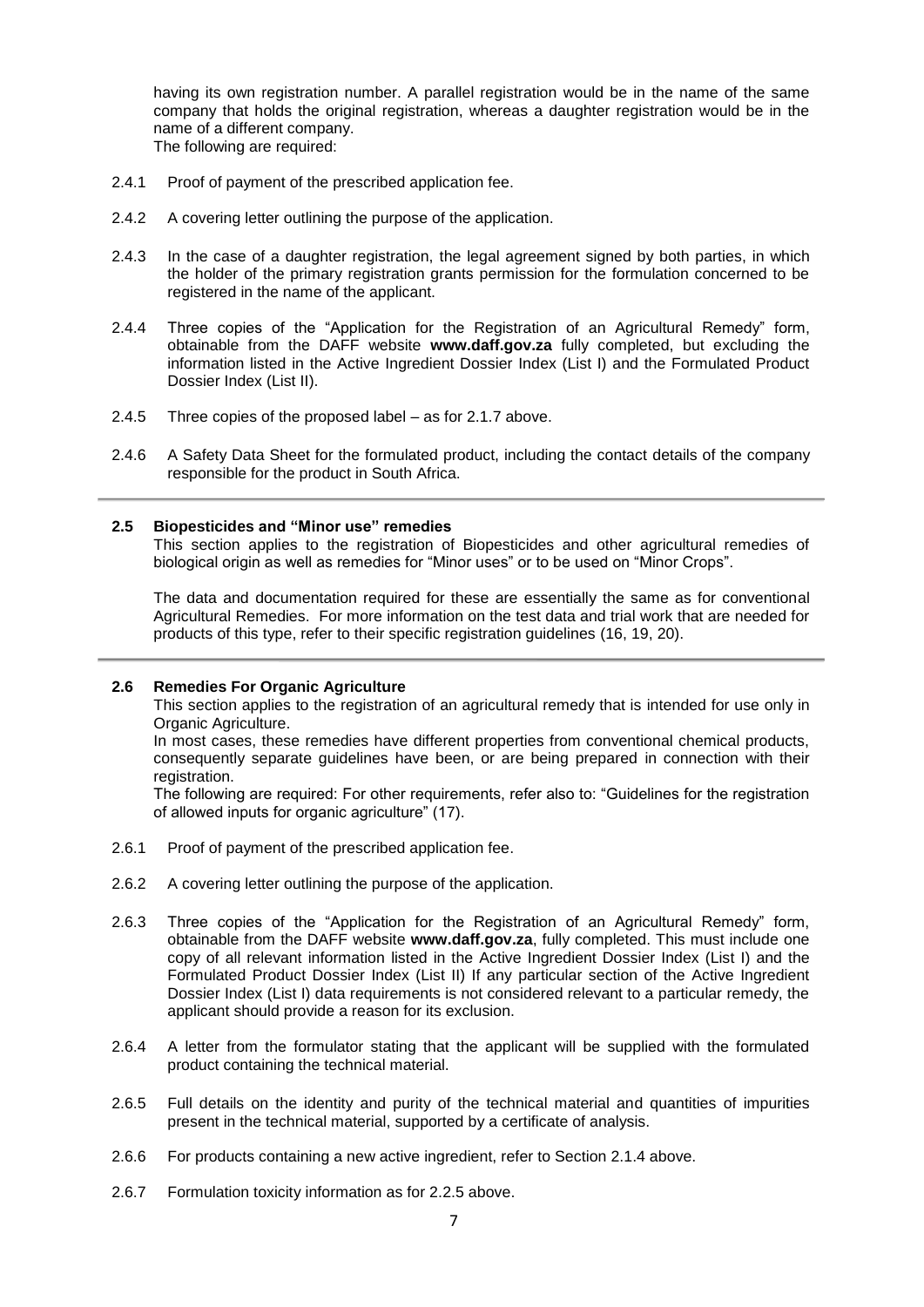- 2.6.8 Summary reports on the Physical properties and Storage stability of the formulated product as for 2.1.6 above.
- 2.6.9 Three copies of the proposed label as for 2.1.7 above.
- 2.6.10 Experimental data, plus a summary of the data, on the biological efficacy and, if specified in the relevant guidelines, phytotoxicity on the commodity or commodities concerned as specified in Section 2.2.8. Since trials data requirements for remedies in this category differ from those of conventional remedies, the guidelines mentioned above should also be consulted.
- 2.6.11 If residues are likely to be present at harvesting, local residue data from relevant production areas as per the Agricultural Remedies Residue Trial and Data Requirements Document (9) have to be submitted.
- 2.6.12 For fungicides applied in wine grapes, fermentation studies as specified in the relevant guidelines.
- 2.6.13 In case of tobacco, smoking studies for pesticides specified in the "TISA Research Committee Protocol on Flue-cured Tobacco Smoke Trials" (10).
- 2.6.14 International or local bee toxicity studies for the formulated product as specified in the relevant guidelines.
- 2.6.15 A Safety Data Sheet for the formulated product, including the contact details of the company responsible for the product in South Africa.

# **3 AMENDMENTS TO EXISTING REGISTRATIONS**

### **3.1 New source of active ingredient.** This section applies where approval is sought for a change of source, or an additional source for the active ingredient of a registered agricultural remedy. The following are required:

- 3.1.1 Proof of payment of the prescribed application fee.
- 3.1.2 A covering letter outlining the purpose of the application.
- 3.1.3 Three copies of the "Application for the Registration of an Agricultural Remedy" form, obtainable from the DAFF website **www.daff.gov.za** fully completed. This must include one copy of all relevant information listed in the Active Ingredient Dossier Index (List I), but excludes the Formulated Product Dossier Index (List II) if this was submitted previously.
- 3.1.4 A letter from the manufacturer of the technical material stating that the applicant will be supplied with the technical material.
- 3.1.5 Full details on the manufacture, identity and purity of the Technical Grade Active Ingredient (TGAI) and the identity and quantities of its impurities. The requirements are exactly the same as in the case of a generic product, refer to 2.3.6 above.

## **3.2 Major amendment to a registered formulation**

This section applies where a major change is made to a registered formulation, but the formulation type remains the same. A change is regarded as major if more than 10% of the total content of the formulation is changed. A change of less than 10% would also be regarded as major if the classification of the formulation moved to a more hazardous class. The following are required:

3.2.1 Proof of payment of the prescribed application fee.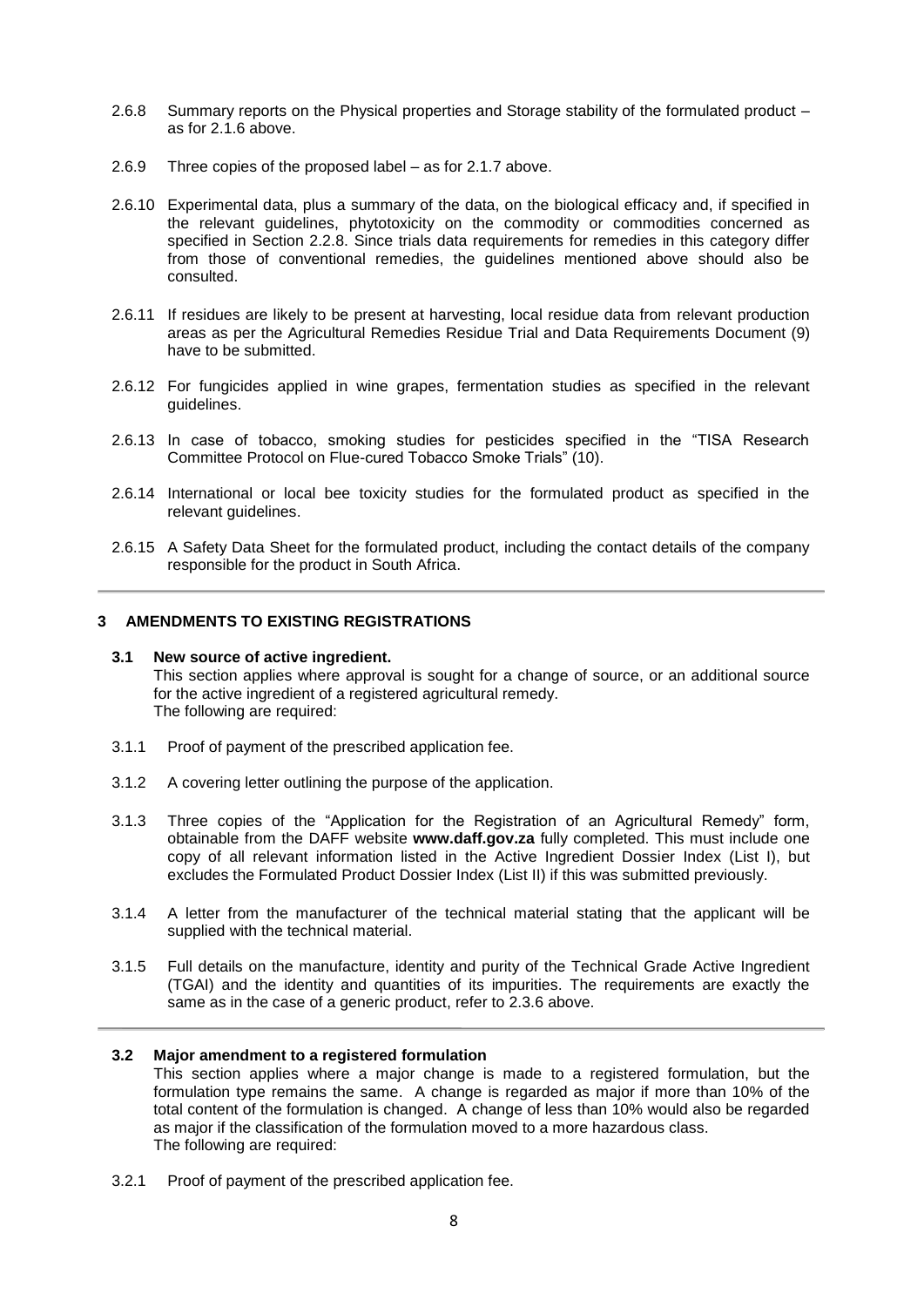- 3.2.2 A covering letter outlining the purpose of the application.
- 3.2.3 Three copies of the "Application for the Registration of an Agricultural Remedy" form, obtainable from the DAFF website **www.daff.gov.za** fully completed and including one copy of the Active Ingredient Dossier Index (List I), completed, but without the supporting documentation / Annexures if these were submitted previously and one copy of all relevant information listed in the Formulated Product Dossier Index (List II) together with the supporting studies.
- 3.2.4 A letter from the formulator stating that the applicant will be supplied with the formulated product containing the technical material.
- 3.2.5 Formulation toxicity information as for 2.2.5 above.
- 3.2.6 Reports and summary on the Physical properties and Storage stability of the formulated product - as for 2.1.6 above.
- 3.2.7 Three copies of the proposed label as for 2.1.7 above, if any of the details have changed.
- 3.2.8 Experimental data, plus a summary of the data as for 2.3.10 above.
- 3.2.9 Residue data from relevant production areas as per the Agricultural Remedies Residue Trial and Data Requirements Document (9).
- 3.2.10 Safety Data Sheet for the formulated product, including the contact details of the company responsible for the product in South Africa, if any of the details in the SDS have changed.

## **3.3 Minor amendment to a registered formulation**

- This section applies where a minor change is made to a registered formulation. Some examples of minor formulation changes are:
- change in substances added to preserve the formulation in the container or to improve safety to non-targets
- substitution of one inert for another with similar properties
- changes in substances used to identify the formulation, e.g., dyes
- in general, changes of not more than 10% in the total content of the formulation
- changes in the carrier or water content of GR and SC formulations.

Note: The classification of the formulation must not change to a more hazardous class as a result of the minor change. In cases where the changes result in the classification changing to a more hazardous class, the registration requirements for major formulation changes will apply. The following are required:

- 3.3.1 Proof of payment of the prescribed application fee.
- 3.3.2 A covering letter outlining the purpose of the application.
- 3.3.3 Three copies of the "Application for the Registration of an Agricultural Remedy" form, obtainable from the DAFF website **www.daff.gov.za** fully completed and including one copy of the Active Ingredient Dossier Index (List I), completed, but without the supporting documentation / Annexures if these were submitted previously and one copy of all relevant information listed in the Formulated Product Dossier Index (List II).
- 3.3.4 A letter from the formulator stating that the applicant will be supplied with the formulated product containing the technical material.
- 3.3.5 In the case of the substitution of a inert with another, a SDS for this new inert should be provided.
- 3.3.6 Three copies of the proposed label as for 2.1.7 above, if any of the details have changed.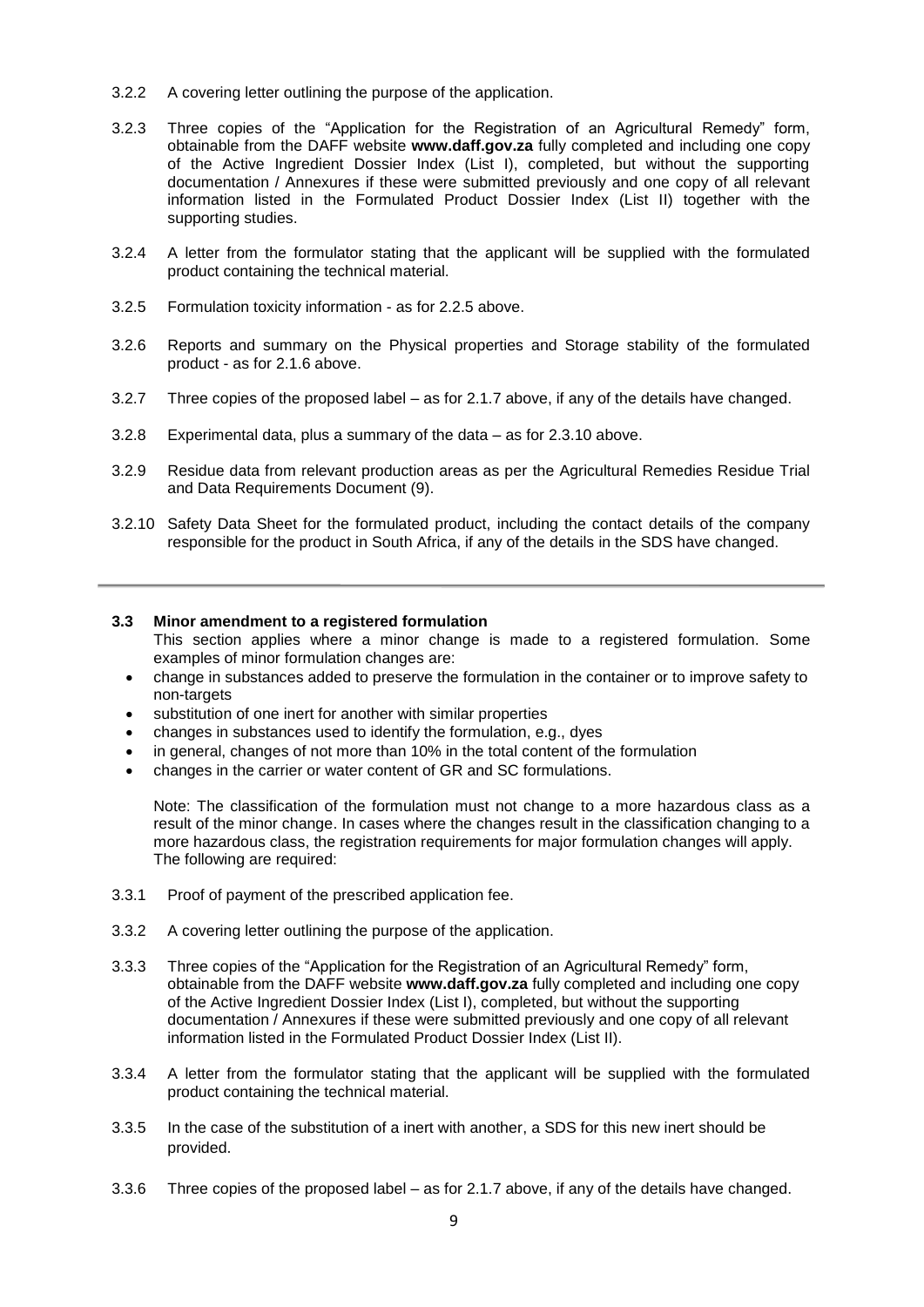- 3.3.7 Experimental data on selectivity, phytotoxicity and residues are not required in the case of a minor amendment to a registered formulation.
- 3.3.8 A Safety Data Sheet for the formulated product, including the contact details of the company responsible for the product in South Africa, if any of the details in the SDS have changed.

#### **3.4 Label extension.** This section applies to new end uses or other additional claims to be added to the label, altered recommendations, etc. The following are required:

- 3.4.1 Proof of payment of the prescribed application fee.
- 3.4.2 A covering letter outlining the purpose of the application.
- 3.4.3 Three copies of the "Application for the Registration of an Agricultural Remedy" form, obtainable from the DAFF website **www.daff.gov.za**, fully completed but excluding the information listed in the Active Ingredient Dossier Index (List I) and the Formulated Product Dossier Index (List II) if these were submitted previously.
- 3.4.4 Three copies of the proposed label as for 2.1.7 above.
- 3.4.5 Experimental data, plus a summary of the data, on the biological efficacy and, if specified in the relevant guidelines, phytotoxicity on the commodity or commodities concerned as per Section 2.1.8.
- 3.4.6 Residue data from relevant production areas as per the Agricultural Remedies Residue Trial and Data Requirements Document (9).
- 3.4.7 For fungicides applied in wine grapes, fermentation studies will be required as specified in the relevant guidelines.
- 3.4.8 In case of tobacco, smoking studies for pesticides specified in the "TISA Research Committee Protocol on Flue-cured Tobacco Smoke Trials" (10).
- 3.4.9 In cases where international or local bee toxicity studies have previously been submitted, bee toxicity data will not be required.
- 3.4.10 Safety Data Sheet for the formulated product, including the contact details of the company responsible for the product in South Africa, if any of the details in the SDS have changed.

#### **3.5 Administrative amendment**

This section deals with various types of administrative amendment. Some examples are:

- Changes in a Registration holder's name and/or contact details, where the Company Registration Number remains the same.
- Minor changes in label wording
- Addition of any voluntary restrictions to the label.
- Removal of end uses from the label.
- Change of Trade name The following are required:
- 3.5.1 Proof of payment of the prescribed application fee.
- 3.5.2 A covering letter outlining the purpose of the application.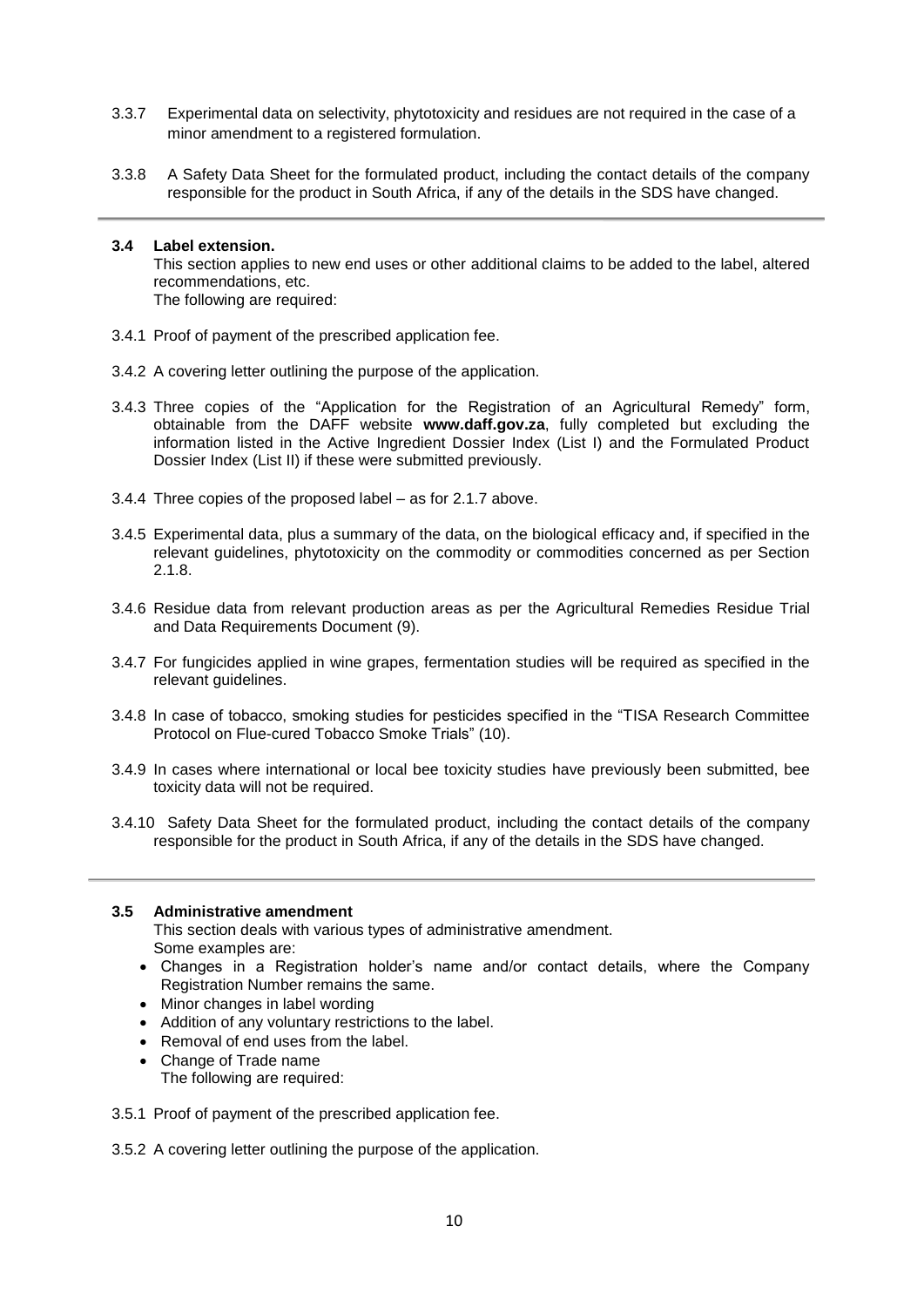- 3.5.3 Three copies of the "Application for the Registration of an Agricultural Remedy" form, obtainable from the DAFF website **www.daff.gov.za** fully completed, but excluding the information listed in the Active Ingredient Dossier Index (List I) and the Formulated Product Dossier Index (List II).
- 3.5.4 Three copies of the proposed label as for 2.1.7 above.
- 3.5.5 A Safety Data Sheet for the formulated product, including the contact details of the company responsible for the product in South Africa, if any of the details have changed.

# **3.6 Transfer of a Registration**

This section applies in the case of a registration being transferred from one registration holder to another, where the Registration holder's name and/or contact details and Company Registration Number change.

The following are required:

- 3.6.1 Proof of payment of the prescribed application fee.
- 3.6.2 A legal document confirming the transfer of the registration.
- 3.6.3 A covering letter outlining the purpose of the application.
- 3.6.4 Three copies of the "Application for the Registration of an Agricultural Remedy" form, obtainable from the DAFF website **www.daff.gov.za** fully completed, but excluding the information listed in the Active Ingredient Dossier Index (List I) and the Formulated Product Dossier Index (List II).
- 3.6.5 An affidavit confirming that the supplier of technical material, formulation, formulator, label and any other relevant data have not changed (or indicating any changes if applicable), also confirming that the new owner takes over responsibility for the product from the previous owner.
- 3.6.6 A letter from the manufacturer of the technical material stating that the new owner will be supplied with the technical material. In the event that the source of technical material changes, an application for a new source will be required (refer section 3.1).
- 3.6.7 A letter from the formulator stating that the applicant will be supplied with the formulated product containing the already approved technical material.
- 3.6.8 Three copies of the proposed label as for 2.1.7 above.
- 3.6.9 A Safety Data Sheet for the formulated product, including the contact details of the company responsible for the product in South Africa.

# **3.7 Renewal of registrations**

This section applies where a product is reaching the end of the 3-year registration cycle and must be renewed.

The following are required:

- 3.7.1 Proof of payment of the prescribed application fee.
- 3.7.2 Renewal application forms.
- 3.7.3 Signed declaration that accompanies the renewal application
- 3.7.4 In the case of a Daughter registration being renewed, a newly signed legal agreement.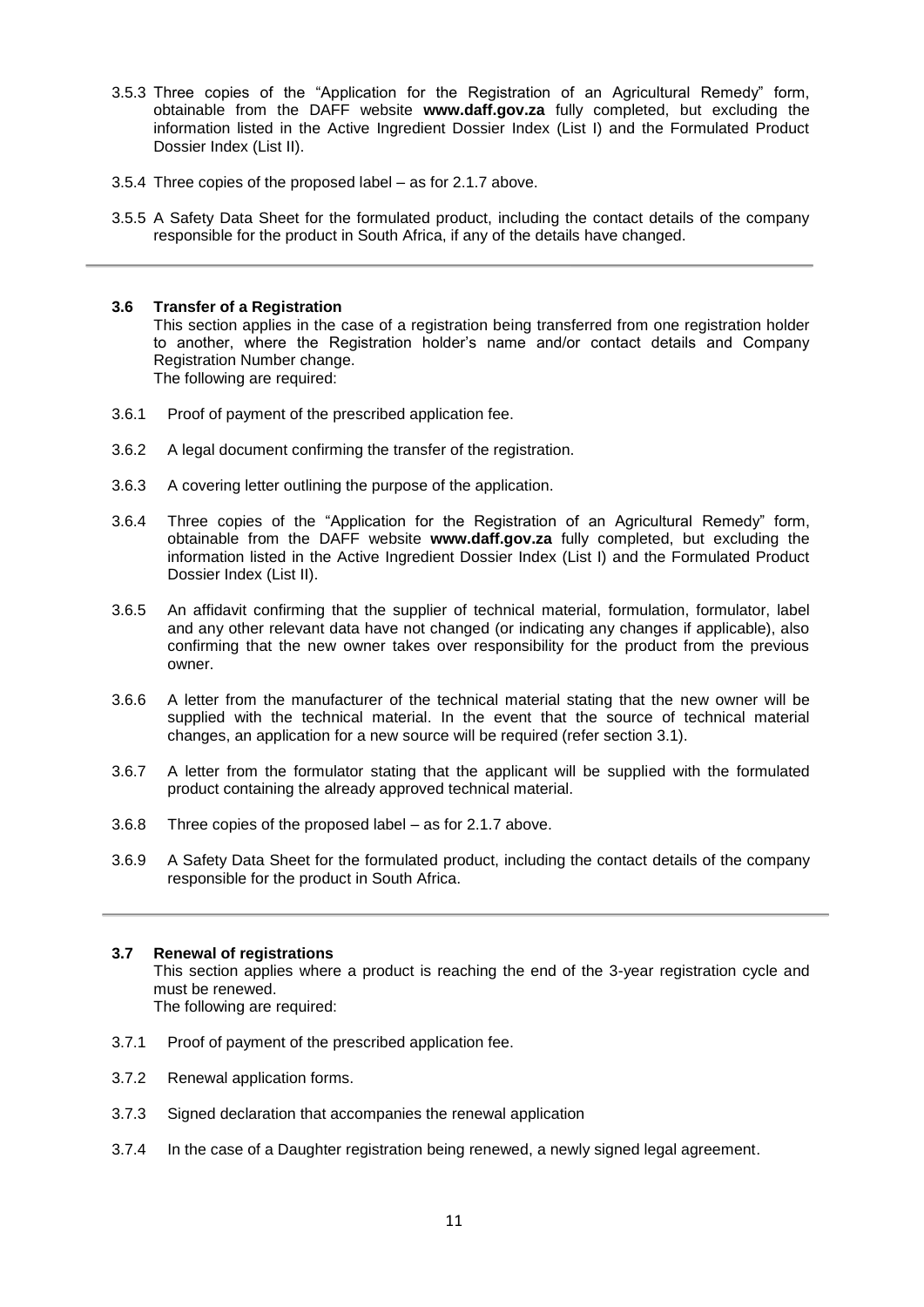Note that Agricultural Remedy registrations should be renewed before 31st May. Refer to Regulations relating to Agricultural Remedies document (6).

# **3.8 New formulator**

ł

This section applies where a formulator/formulation site is changed or added. The following are required:

- 3.8.1 Proof of payment of the prescribed application fee.
- 3.8.2 A covering letter outlining the purpose of the application.
- 3.8.3 Three copies of the "Application for the Registration of an Agricultural Remedy" form, obtainable from the DAFF website **www.daff.gov.za** fully completed, but excluding the information listed in the Active Ingredient Dossier Index (List I) and the Formulated Product Dossier Index (List II).
- 3.8.4 A letter from the formulator stating that the applicant will be supplied with the formulated product.

## **3.9 Reinstatement of registration**

This section applies where an application is made for the reinstatement of a lapsed registration. The following are required:

- 3.9.1 Proof of payment of the prescribed application fee.
- 3.9.2 A covering letter outlining the purpose of the application.
- 3.9.3 Three copies of the "Application for the Registration of an Agricultural Remedy" form, obtainable from the DAFF website www.daff.gov.za fully completed, including the information listed in the Active Ingredient Dossier Index (List I) and the Formulated Product Dossier Index (List II).
- 3.9.4 A letter from the manufacturer of the technical material stating that the applicant will be supplied with the technical material. In the event that the source of technical material changes, an application for a change of source will be required (refer to section 3.1).
- 3.9.5 A letter from the formulator stating that the applicant will be supplied with the formulated product containing the already approved technical material.
- 3.9.6 Three copies of the proposed label as for 2.1.7 above.
- 3.9.7 A Safety Data Sheet for the formulated product, including the contact details of the company responsible for the product in South Africa.

## **3.10 Cancellation of registration**

This section applies where a product registration is to be cancelled. The following are required:

- 3.10.1 No fees payable
- 3.10.2 A covering letter outlining the purpose of the application. Alternatively, if the cancellation is timed to coincide with the normal registration renewal date, two copies of Form B of the renewal forms.
- 3.10.3 Original Agricultural Remedy Registration Certificate which must be returned in terms of Section 4 A of the Act.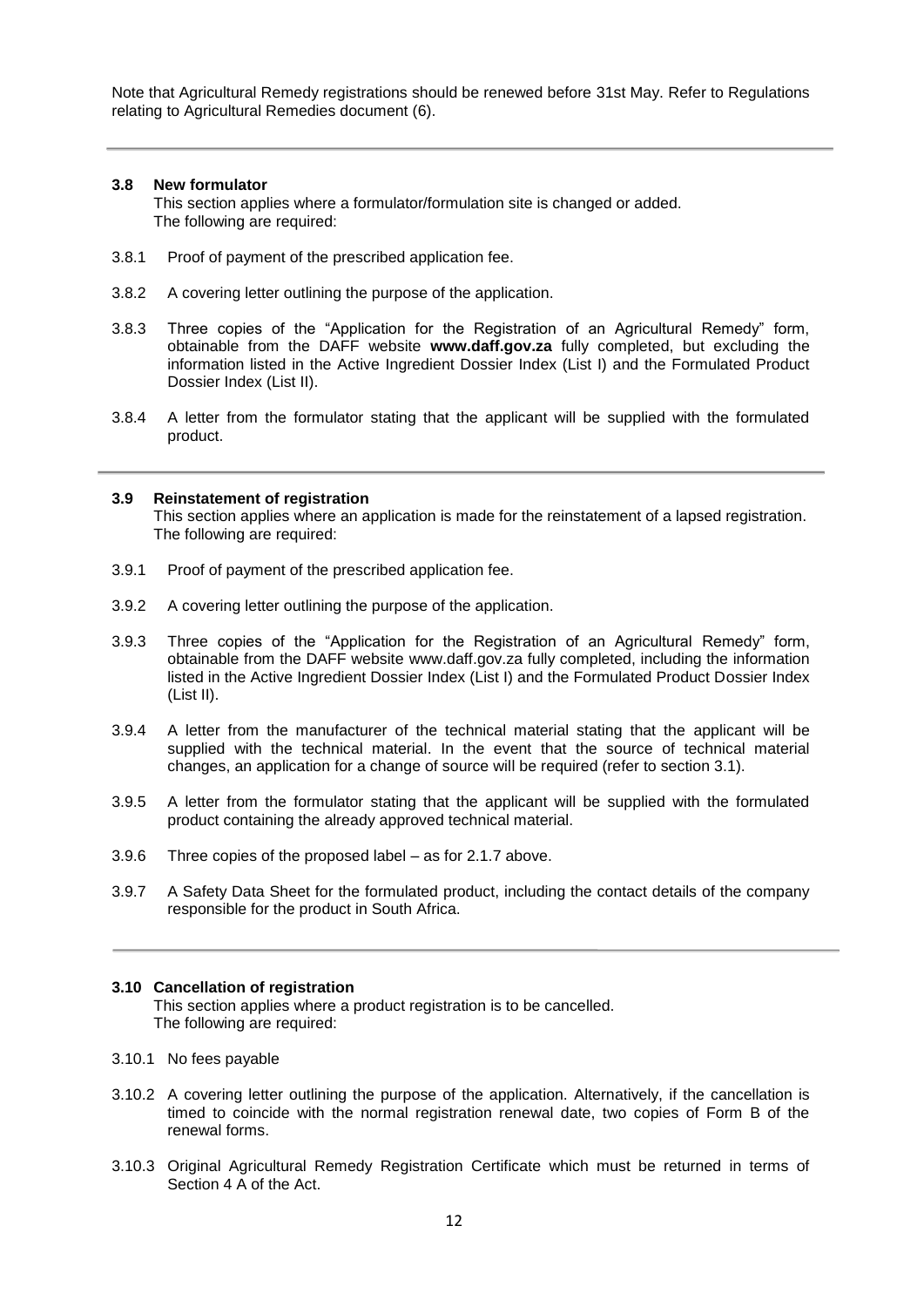# **3.11 New package size and/or packaging material**

This section applies in the event of an addition to or change in packaging material or package size.

The following are required:

- 3.11.1 Proof of payment of the prescribed application fee.
- 3.11.2 A covering letter outlining the purpose of the application.
- 3.11.3 Three copies of the "Application for the Registration of an Agricultural Remedy" form, obtainable from the DAFF website [www.daff.gov.za](http://www.daff.gov.za/) fully completed, but excluding the information listed in the Active Ingredient Dossier Index (List I) and the Formulated Product Dossier Index (List II).

## **3.12 New Company contact person**

This section applies where a registration holder has appointed a new or additional contact person.

The following are required:

- 3.12.1 No fees payable
- 3.12.2 A covering letter outlining the purpose of the application
- 3.12.3 Company/ CC Registration Certificate (if applicable)

# **4 REQUEST FOR DATA WAIVER OR PROTOCOL APPROVAL**

#### **4.1 Request for Data Waiver**

This section applies when any of the data or documents called for in this document are deemed by an applicant to be unnecessary or irrelevant. The following are required:

- 4.1.1 Proof of payment of the prescribed application fee
- 4.1.2 An explanatory note sent by e-mail to the relevant Technical Adviser, with the request for a waiver of the data requirement attached.
- 4.1.3 This should contain a good scientific argument supporting the view that the data requirement should be waived.

# **4.2 Request for Protocol Approval**

This section applies in the case when an applicant requests approval for a trial protocol prior to the application process. The following are required:

- 4.2.1 Proof of payment of the prescribed application fee.
- 4.2.2 Detailed protocol.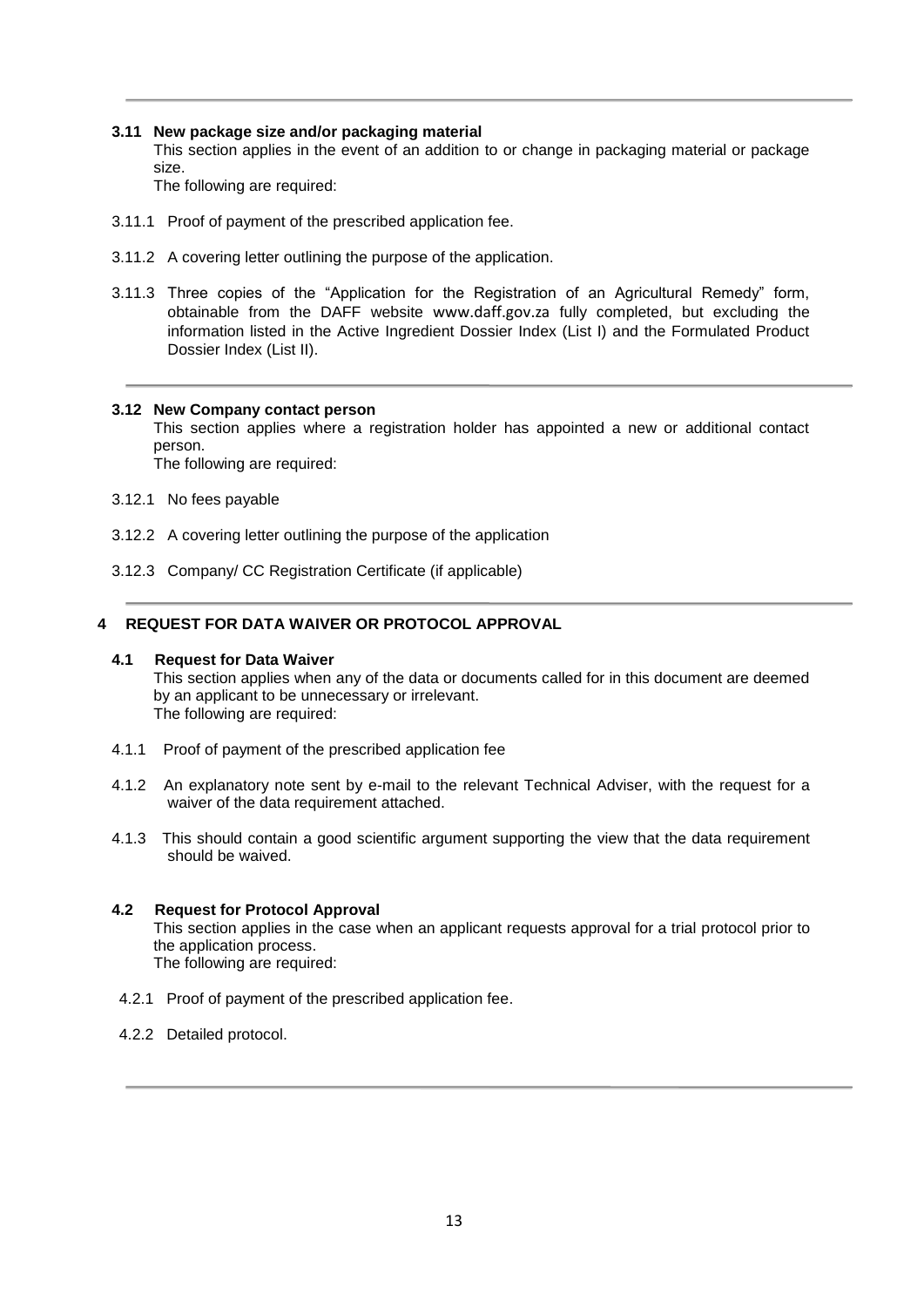# **5 REFERENCES**

- (1) Agricultural Remedies Registration Procedure Policy Document November 2000 (Registrar, Act No. 36 of 1947).
- (2) Guidelines published by the Organization of Economic Co-operation and Development (OECD) http://www.oecd.org/env/chemicalsandbiosafety/testingofchemicals/
- (3) Manual on Development and use of FAO and WHO Specifications for Pesticides, November 2010. http://whalibdoc.who.int/publications/2006/9251048576\_eng\_update3.pdf
- (4) FAO Specifications for Agricultural Pesticides http://www.fao.org/agriculture/crops/thematicsitemap/theme/pests/lpe/lpe-b/en/
- (5) Guidelines for specifying the Shelf Life of Plant Protection Products, CropLife International, 2009 Technical Monogragh No 17.
- (6) Regulations relating to Agricultural Remedies (Gov. Gaz. No. 29225, 22 Sept 2006).
- (7) Guidelines for the RSA Classification Code of Agricultural and Stock Remedies and Associated Labelling Practices (Dept. of Agriculture & AVCASA, 1991).
- (8) SANS Code 1268: Labelling Practices for Agricultural Remedies and Fertilizers registered for Home and Home Garden Sector Nov 2013 (SABS).
- (9) Agricultural Remedies Residue Trial and Data Requirements Document, 2015 (Registrar, Act No. 36 of 1947).
- (10) TISA Research Committee Protocol on Flue-Cured Tobacco Smoke Trials.
- (11) The WHO recommended classification of pesticides by hazard and guidelines to classification: 2009 (World Health Organisation, 2010).
- (12) United Nations Globally Harmonised System of Classification and Labelling of Chemicals (GHS); Part 3: Health Hazards, Chapter 3.1.3 – Classification Criteria for Mixtures.
- (13) Guidelines on Equivalence of Agricultural Remedies (Pesticides) (Registrar, Act No. 36 of 1947, November 2000).
- (14) Australian Pesticides and Veterinary medicines Authority standards http://www.apvma.gov.au/products/constituents/standards/index.php.
- (15) EU Pesticides Database http://ec.europa.eu/sanco\_pesticides/public/index.cfm
- (16) Guidelines for the registration of Biopesticides, (DAFF, November 2010)
- (17) Guidelines for the registration of allowed inputs for organic agriculture (Not yet issued)
- (18) Organic Standard SANS 1369:201x for use in Organic agriculture (not yet finalised)
- (19) Guidelines for the registration requirements of Botanical Pesticides (Departments of Agriculture and Health, 2003)
- (20) Registration Guidelines for Minor Uses (Minor Crops) in South Africa, (DAFF, 2010)
- (21) EPPO standard series PP1 (efficacy evaluation of plant protection products) (EPPO: http://pp1.epo.org/).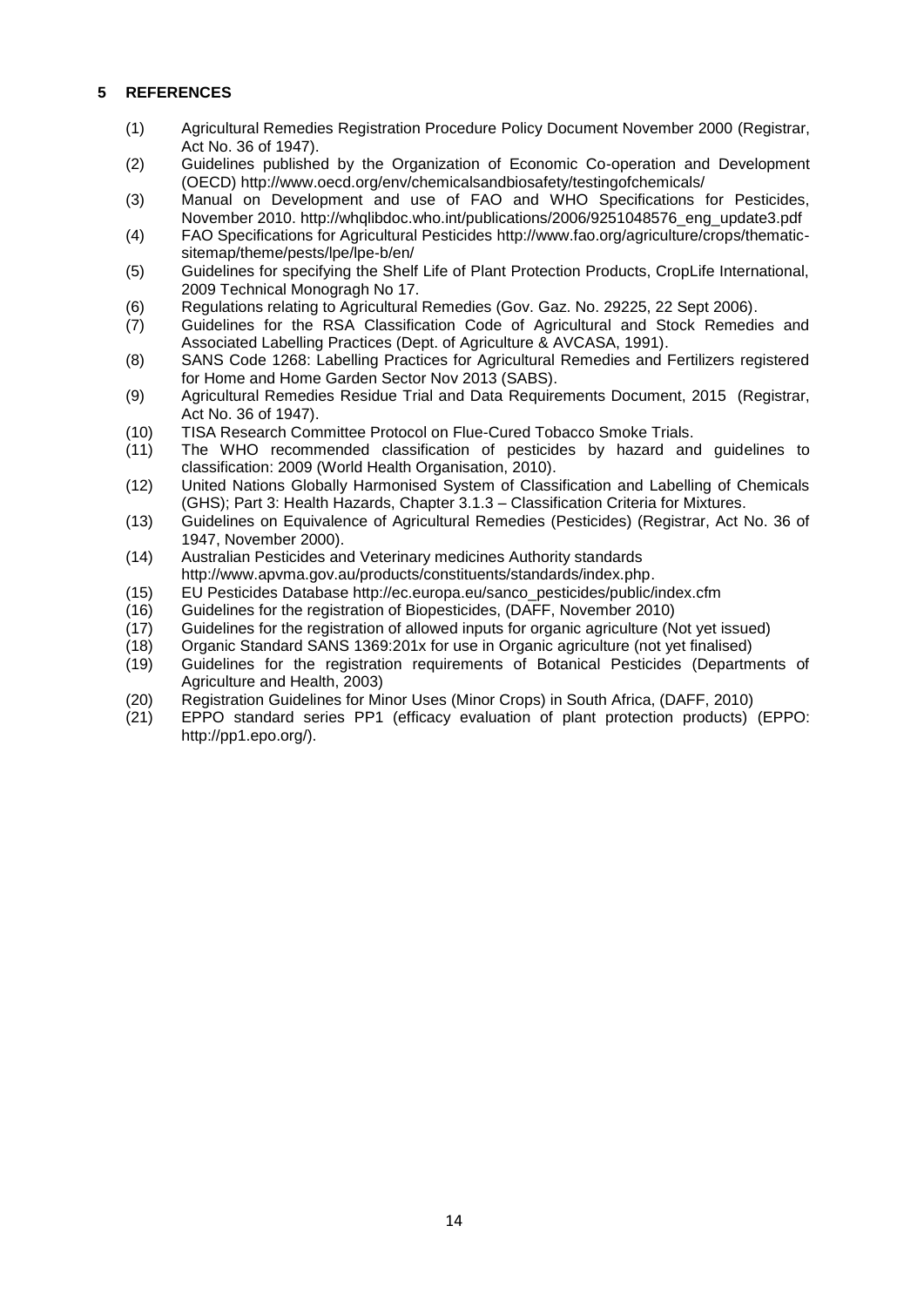# **APPENDIX 1:**

# **GENERAL GUIDELINES FOR THE TESTING OF AGRICULTURAL REMEDIES FOR BIOLOGICAL EFFICACY, PHYTOTOXICITY AND RESIDUES / BIOLOGICAL EFFICACY AND PHYTOTOXICITY**

# **1. INTRODUCTION**

The purpose of this document is to outline the general requirements for field trials for the registration of agricultural remedies for pest control in conventional agricultural crops and forestry. (The word "pest" is used in its broad sense, meaning insect or other animal pest species, plant pathogen or weed). The information is relevant to most crop/pest situations, but other situations, where the requirements differ in some or other way, include the following:

- Household and home garden pest control
- Industrial pest control
- Disease vector control, e.g., malaria
- Control of unwanted trees, shrubs and invasive plant species
- Biopesticides
- Inputs for Organic Agriculture
- Inoculants
- Plant Growth Regulants
- Seed treatment products
- Adjuvants
- Minor uses of Agricultural Remedies
- Attractants and mating disruptors
- Swimming pool remedies
- Residue studies
- Wine fermentation tests
- Tobacco smoking tests

Separate guidelines exist for most of the above types of registration, or are being developed. This document must be read in conjunction with all other relevant guidelines related to pesticide registration requirements under Act No 36 of 1947.

In the absence of guidelines to conduct efficacy trials on any specific crop in South Africa, the use of EPPO standard series PP1 (efficacy evaluation of plant protection products) is recommended (EPPO:http://pp1.epo.org/) (21).

Trial sites must be available for inspection by officials of Act 36 at any time following commencement of such trials.

Trials must be conducted under conditions of Good Agricultural Practices (GAP). It should be noted that agricultural practices change from time to time, and researchers should familiarize themselves with the latest trends and changes in application technology and agricultural practices.

Data must be generated using sound scientific principles and experimental design and analysed using appropriate statistical methods. Applicants must be able to demonstrate that when their product is used according to label directions, it is effective for the purpose claimed and that its application to the target plant will not cause any unintended effects. It is the responsibility of the applicant to present adequate data to support any claims made on the product's proposed label. Data should demonstrate that:

- the remedy applied is effective
- its side effects on the treated crop are negligible and manageable
- its effects (in the case of herbicides and some other remedies) on subsequent crops are negligible and manageable
- its effects on non-target organisms such as beneficial insects and pollinators are negligible and manageable.

# **2. GENERAL TRIAL REQUIREMENTS**

## 2.1 TRIAL MATERIAL

The test substance or formulation used in trials should be the same product for which registration is sought.

Sample material used in registration trials must be no more than two years old when the trials are conducted.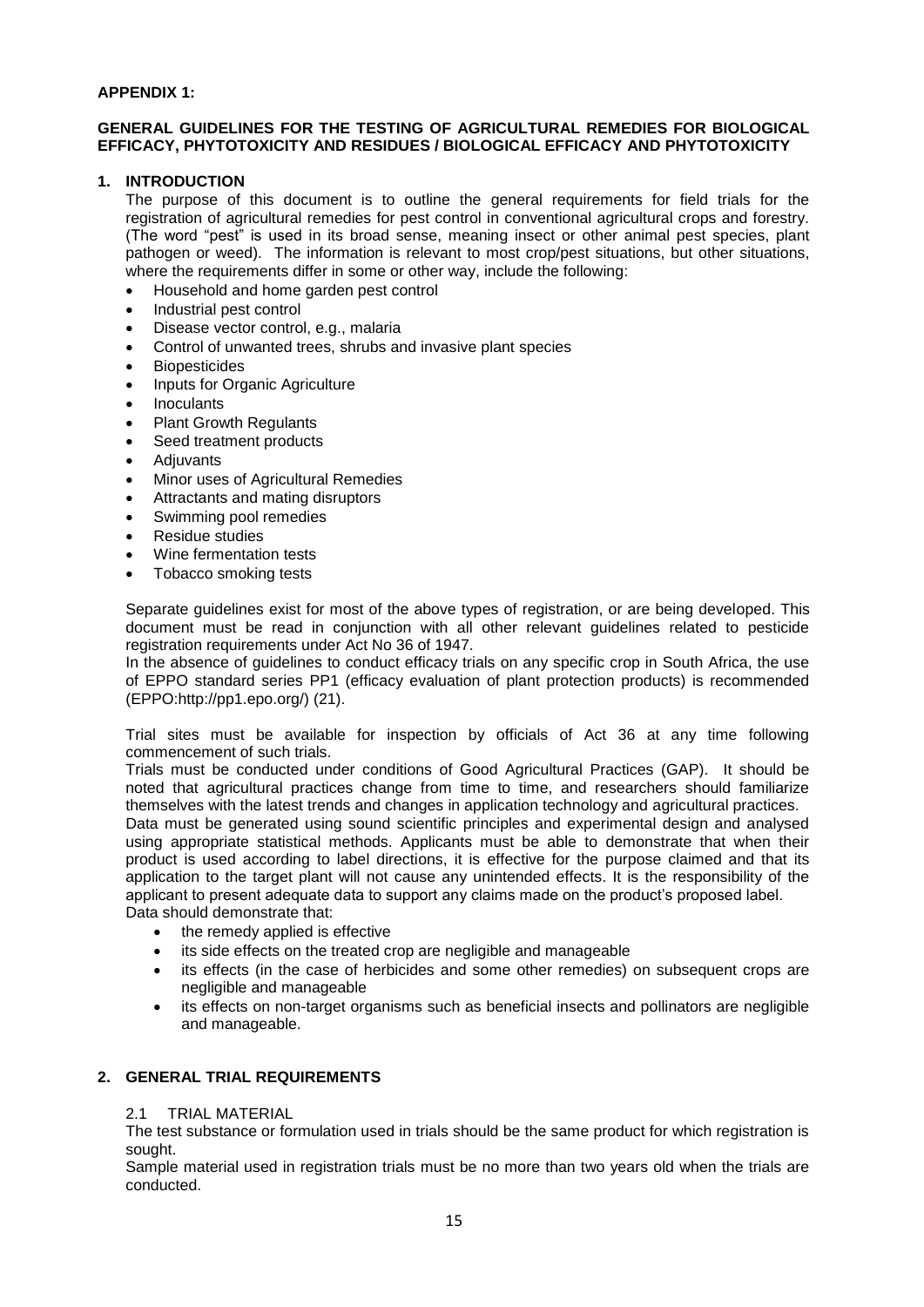# 2.2 NUMBERS AND LOCALITIES OF TRIALS<br>221 Fifticacy Trials

# **Efficacy Trials**

A minimum of three successful field trials must be done for each end use (crop/pest species) to demonstrate the efficacy of the product. In order to prove consistency of activity over a range of environmental conditions, the trials should be located in a variety of locations, spanning the bioclimatic regions, where relevant (refer to Appendix 2), and taking into account seasonal variation i.e. weather/climate, irrigation practices cultivars and soil characteristics in which the crop/pest combination are found and for which registration is sought.

For new active ingredients, the trials must be conducted over a minimum of two seasons or cropping cycles and under a range of environmental conditions relevant to the crop/pest as mentioned above.

In the case of new formulations of registered active ingredients, or products containing equivalent active ingredients from generic manufacturers, one season's trial work will suffice provided that the trials are conducted under a range of environmental conditions relevant to the crop/pest as mentioned above. Alternatively, trials should also be conducted in different growing seasons if the crop occurs in one geographic area or bioclimatic zone. For soil acting pesticides/biopesticides, physical soil analysis reports done by an AgriLasa/GLP/ISO17025 accredited laboratory should be submitted. Such reports should be from soil samples taken not more than five years before or after the trial was initiated.

#### 2.2.2 Phytotoxicity / Selectivity Trials / Yield Trials

In most cases, a minimum of three successful field trials must be done on each crop or group of related crops to demonstrate the crop safety of the product. The trials should be located in the same or a similar range of locations to the efficacy trials. Efficacy trials can also be used for visual phytotoxicity evaluations, provided that the appropriate treatments are included in these trials. The use of different cultivars is highly recommended.

For new active ingredients, the trials must be conducted over a minimum of two seasons or cropping cycles, on different cultivars and, in the case of soil-applied remedies, on soils with different physical characteristics. For herbicides applied in agronomic (field) crops, yield trials must be conducted on a range of different cultivars and, where relevant, under irrigated or dryland conditions and on different soil types, including soils on which phytotoxicity is more likely to occur.

In the case of new formulations of registered active ingredients, or generic products, a minimum of three trials in one or more season will be required provided that the trials are conducted under a range of environmental conditions relevant to the crop as mentioned above, including, if relevant, soil types on which phytotoxicity is more likely to occur. If the crop occurs in one geographic area or bioclimatic zone then trials should be conducted in more than one growing season.

## 2.2.3 Residue Trials - refer also to the Residue Guidelines

The numbers of trials required are stipulated in the Residue Guideline Document (9) . The trials should be located in the same or a similar range of locations to the efficacy trials. Efficacy and phytotoxicity trials can also be used for residue sampling, provided that the appropriate treatments are included in these trials and that the plot size allows for this. One season's trial work will suffice provided that the trials are conducted under a range of environmental conditions, relevant to the crop/pest as mentioned above. Alternatively, trials should be conducted in different growing seasons if the crop occurs in one geographic area or bioclimatic zone.

#### 2.3 EXPERIMENTAL DESIGN

Efficacy and phytotoxicity trials should be designed and laid out in such a way as to permit a statistical evaluation. Usually a randomised block design is adequate. It is essential to ensure adequate pest pressure, evenly distributed through the trial site for trials to give meaningful efficacy data.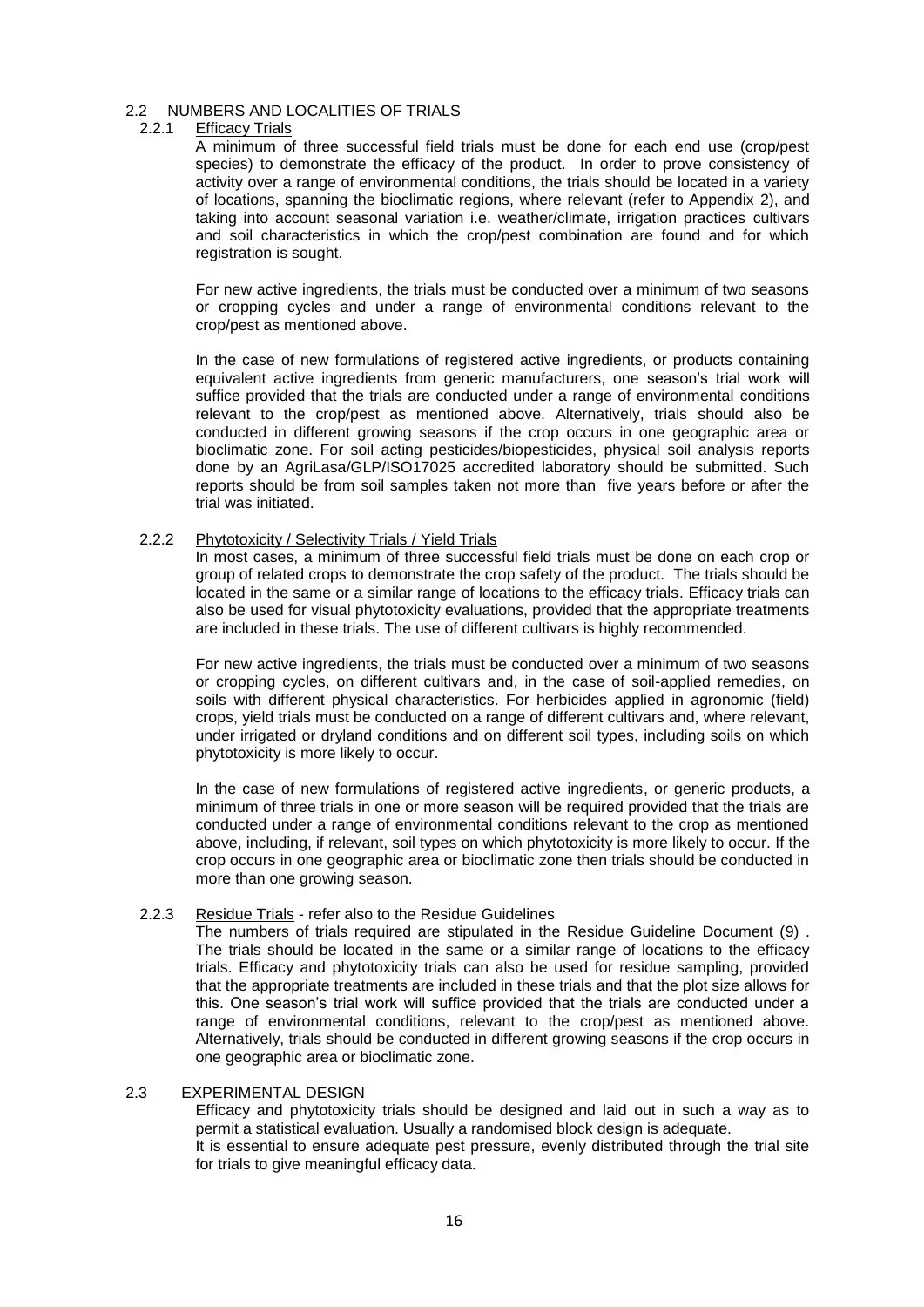Treatments must be replicated at least four times, however, in order to allow for meaningful statistical analysis, the Error Degrees of Freedom should be 12 or more and thus the replicate number should be adjusted according to the Error Degrees of Freedom. For example, if you have one product at two rates plus an untreated control and a reference product in the trial you need to have 5 replicates in order to have 12 Error Degrees of Freedom.

The design must include an untreated Control treatment. In the case of herbicide efficacy trials, this can be in the form of an untreated control strip alongside each treated plot.

The remedy being tested must be compared to an appropriate reference product. This could be another remedy having the same or similar active ingredient, one with a pest control spectrum similar to that of the remedy being tested, or one that is commonly used in the specific crop or situation concerned.

Experiments with a new remedy (new active ingredient) should include a range of dosages in order to determine the optimum rate(s) for effective pest control without significant crop damage.

Once optimum rates have been determined for different crop/pest combinations, further trials should be done using these rates. The selected optimal rate(s) should provide consistent results on the targeted pest species.

Efficacy trials with new formulations or generic remedies must include the optimum rate(s) of active ingredient as determined above and these rates should reflect the proposed commercial rate(s).

Phytotoxicity trials must contain at least a single (1x) and double (2x) dosage to demonstrate crop safety.

If the remedy is to be applied in mixtures then the trials must be designed so as to demonstrate the properties of these combinations such as synergism, additive effect, antagonism, incompatibility, crop safety/phytotoxicity, and residues etc. In cases where an adjuvant/fertilizer/botanical extract is added in the spray mixture efficacy, phytotoxicity and residue data will be needed – refer to the Adjuvant Registration Guidelines and residue guidelines.

If the proposed rate of any product in a tank mixture differs from the recommended rate when the component products are applied alone, the trials must be designed so as to demonstrate the effectiveness and crop safety of the mixture with these rates of the different components. Similarly, if any pest claimed to be controlled by a tank mixture is in addition to pests controlled by the components individually at equivalent rates, then supporting data is needed for the new pest claim.

## 2.4 APPLICATION METHOD AND WATER VOLUME

All application equipment used in trials must be properly calibrated.

The application pattern should be similar to that used in commercial practice, both in particle size and distribution and in deposition on the treated surfaces.

The method(s) of application should be similar to the method(s) which will be recommended on the product label and these should reflect the current application technology and good agricultural practices.

Optimum spray volumes must be determined for the product concerned for each application method. A range of spray volumes should be tested if it is expected that different spray volumes will result in different levels of performance of the product.

The spray volume and the carrier or diluents should be similar to those that are, or will be recommended for commercial use. If it is intended to recommend more than one, or a range of application volumes, e.g., ground and aerial application, trial data must be generated to support such recommendations. Efficacy should be demonstrated on one or more of the target species in at least one trial at each of the application volumes. Similarly, at least one selectivity trial should be done at each application volume to prove that the reduced water volume and increased concentration of the pesticide do not cause any phytotoxicity to the target crop. This can be done simultaneously with the efficacy trials mentioned above.

## 2.5 DATA REQUIREMENTS

The following should be recorded and reported in the Trial Report:

**Trial Sponsor:** Details of Company seeking registration

**Trial Objective:** The reason for doing the trial

**Person Responsible for the Trial:** Name & contact details of the person who established and evaluated the trial.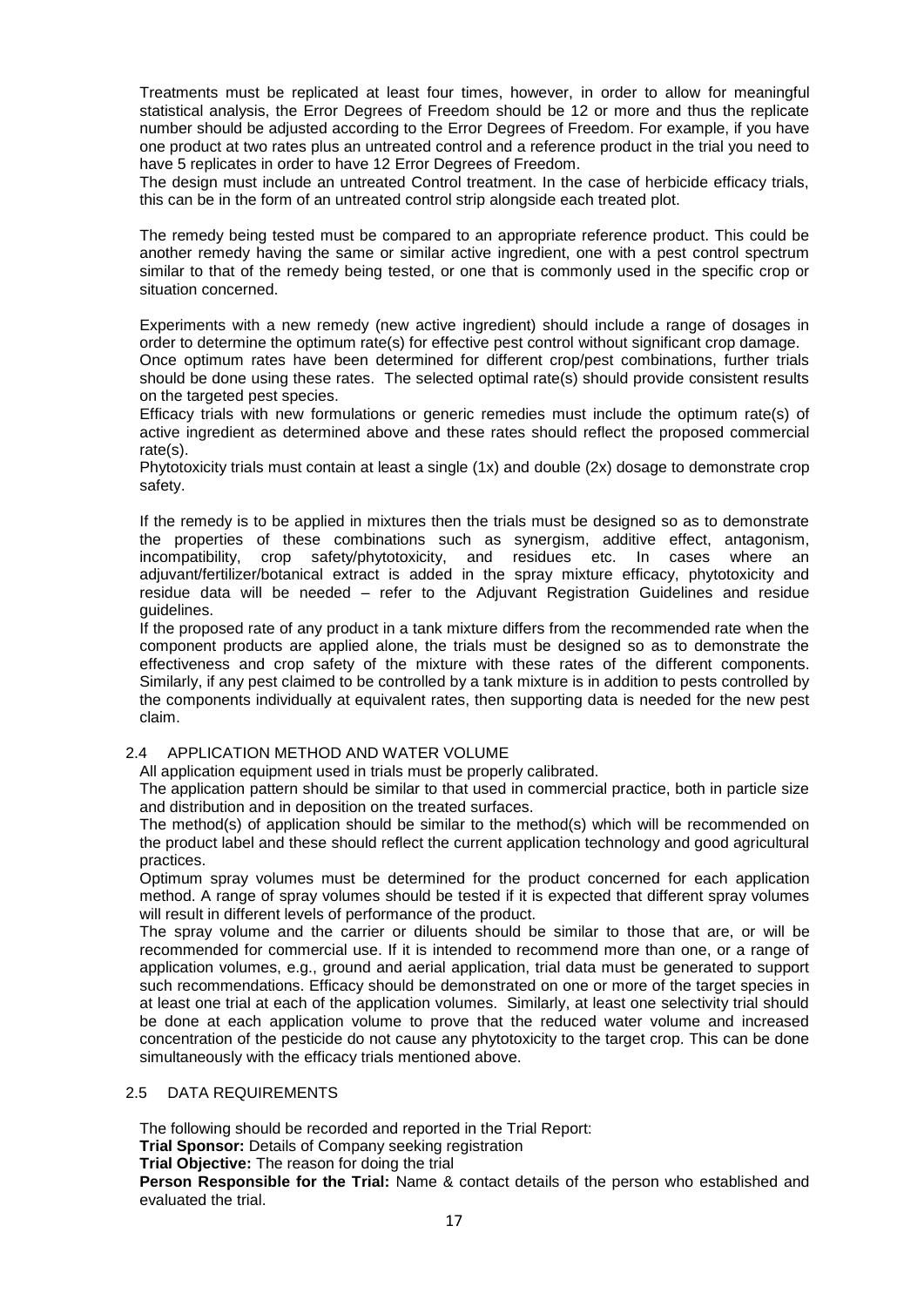**Locality of Trial site:** Town/City, Farm name and GPS coordinates.

**Trial Co-operator:** Name & contact details

**Crop details:** Common and scientific names of crop; Cultivar name, planting date (or age).

Pest details: Common and scientific names of pest(s). If codes or abbreviations are used these must be clearly explained.

**Products evaluated:** For each product included in the trial, give Trade name and/or Code name, Active ingredient, a.i. content, Formulation type, Registration number (if registered) and name of supplier or registration holder

**Date of Trial Establishment:** Normally date of first treatment

**Trial Design:** Trial layout, number of replicates, statistical design.

**Plot size:** Length x breadth (area) or number of trees or vines or crop rows

**Row width, Plant spacing & Plant population/ha:** For soil applied herbicides or seed treatment trials, also give planting depth

**Planting Method:** Method & type of planting equipment if relevant

**Soil Analysis:** Trials with soil-applied products & seed treatments, for example, the soil analysis reports should be from soil samples taken not more than five years before or after the trial was initiated. The reports should include: % clay, silt, sand, organic matter and soil classification.

**Application Equipment:** Make and type of equipment, including spray nozzle type if relevant. **Spray Pressure:** If relevant, in bar or kPa

**Spray volume applied:** Volume in *l*/ha or *l*/tree at each application

**Application dates:** Date and time of each application

**Crop and pest stages of growth at each application:** e.g., Zadock, BBCH: These must agree with crop and pest stages to be claimed on the label.

**Environmental conditions at application:** Air temperature, humidity, cloud cover, wind strength & direction, soil moisture if relevant.

**Topography of Trial Site:** degree and direction of slope

**Precipitation:** Time and amount of first rainfall or irrigation after application and, if possible, weekly or monthly precipitation for the duration of the trial.

**Good Agricultural Practices:** List standard practices applied in the husbandry of the crop concerned, including fertilisation, standard pesticide treatments, etc.

**Timing of evaluations:** Date and number of days after treatment (DAT) for each evaluation.

**Evaluation Methods:** Describe methods used to assess efficacy & phytotoxicity; describe any rating system used.

**Crop and pest stages of growth at each evaluation:** e.g., Zadoks, BBCH

**Assessment sampling:** Describe sampling area or sample size used when doing assessments.

**Results – Efficacy:** Present data in table format; graphs or photographs may also be used to illustrate treatment effects. Data from counts, ratings, etc. should preferably be converted, where possible, into % control. Appropriate statistical analyses should be performed on the data.

**Results – Phytotoxicity:** Describe any symptoms seen. The number of evaluations would depend on the nature of the product and duration of symptoms being present. Data should be presented in table format. Even if there were no symptoms seen, tables should be presented to indicate that the levels of damage dropped to zero or were at zero since application. In the case of phytotoxicity trials in agronomic crops with herbicides containing new active ingredients, crop yield (kg/ha) must be recorded and analysed statistically.

**Discussion and Conclusions:** A discussion of the factual evidence from the trial and an accurate interpretation of the results, but do not include recommendations based on the results of one trial only.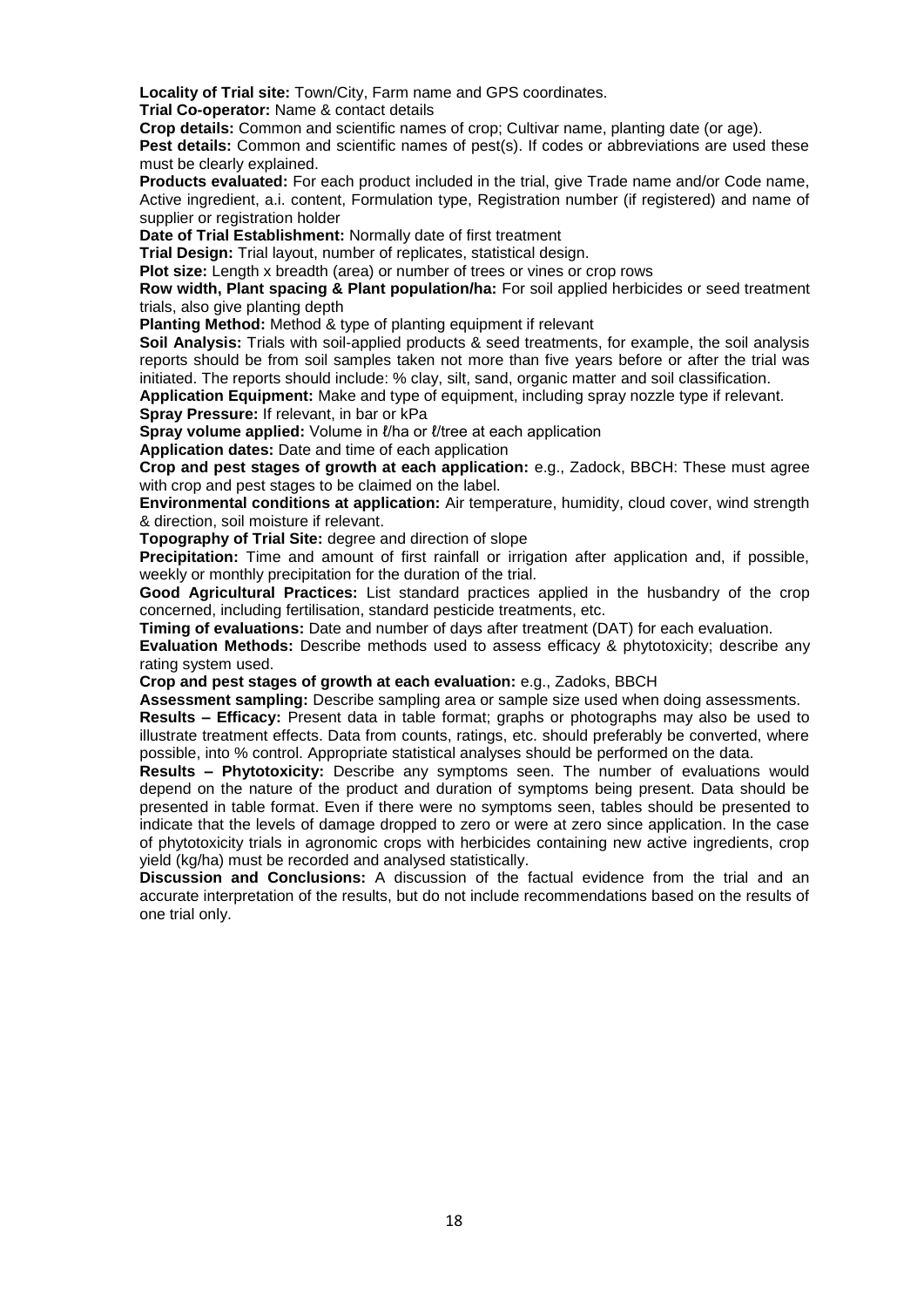# **APPENDIX 2:**

# **BIOCLIMATIC REGIONS IN SOUTH AFRICA**

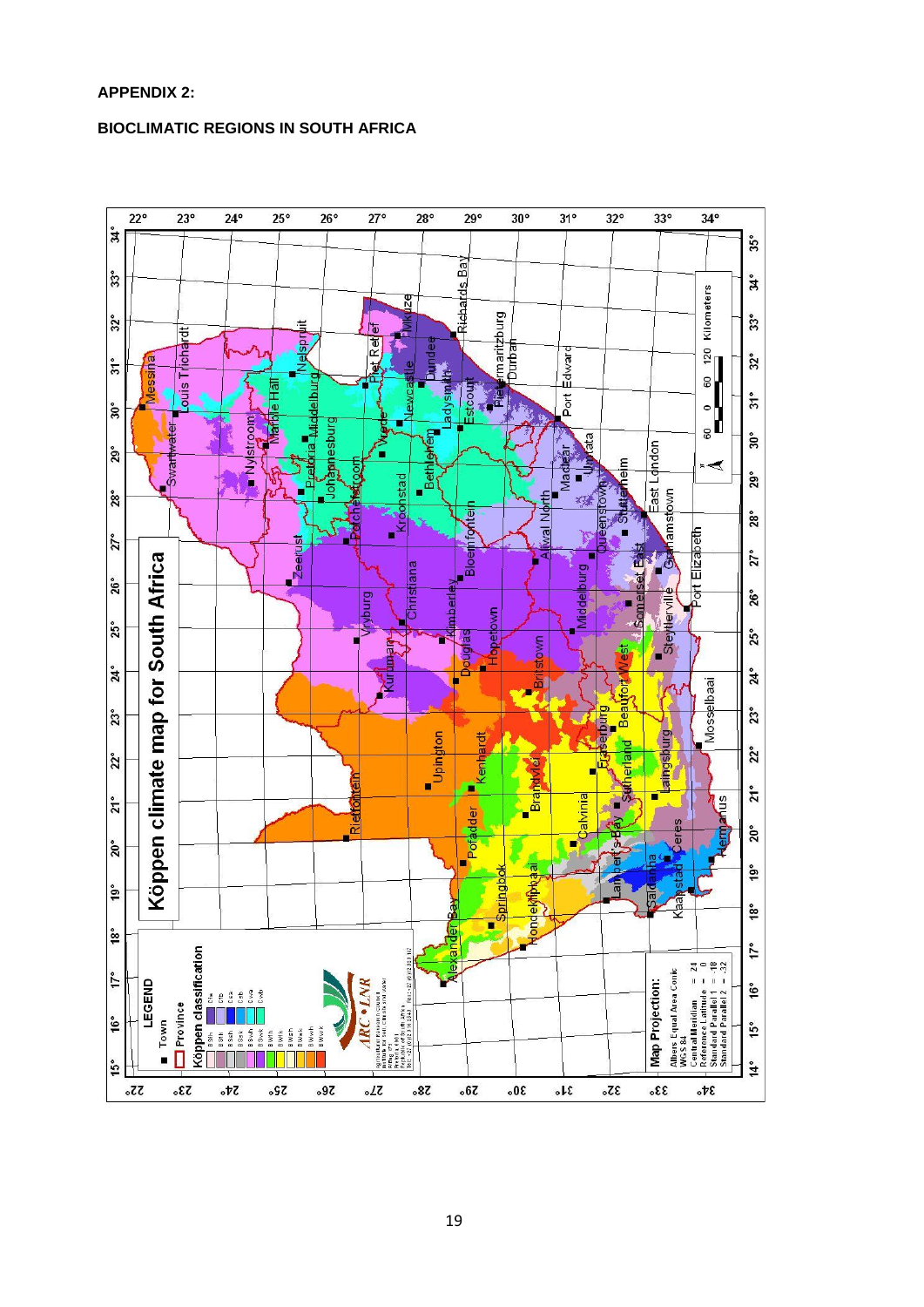# **APPENDIX 3:**

# **INERT INGREDIENTS NOT PERMITTED**

Inert ingredients (otherwise known as formulants) used in formulations must be toxicologically and environmentally acceptable. Inert ingredients that are no longer permitted for use in South Africa are:

Nonylphenol and nonylphenol ethoxylate Octylphenol and octylphenol ethoxylate

(This list will be updated from time to time)